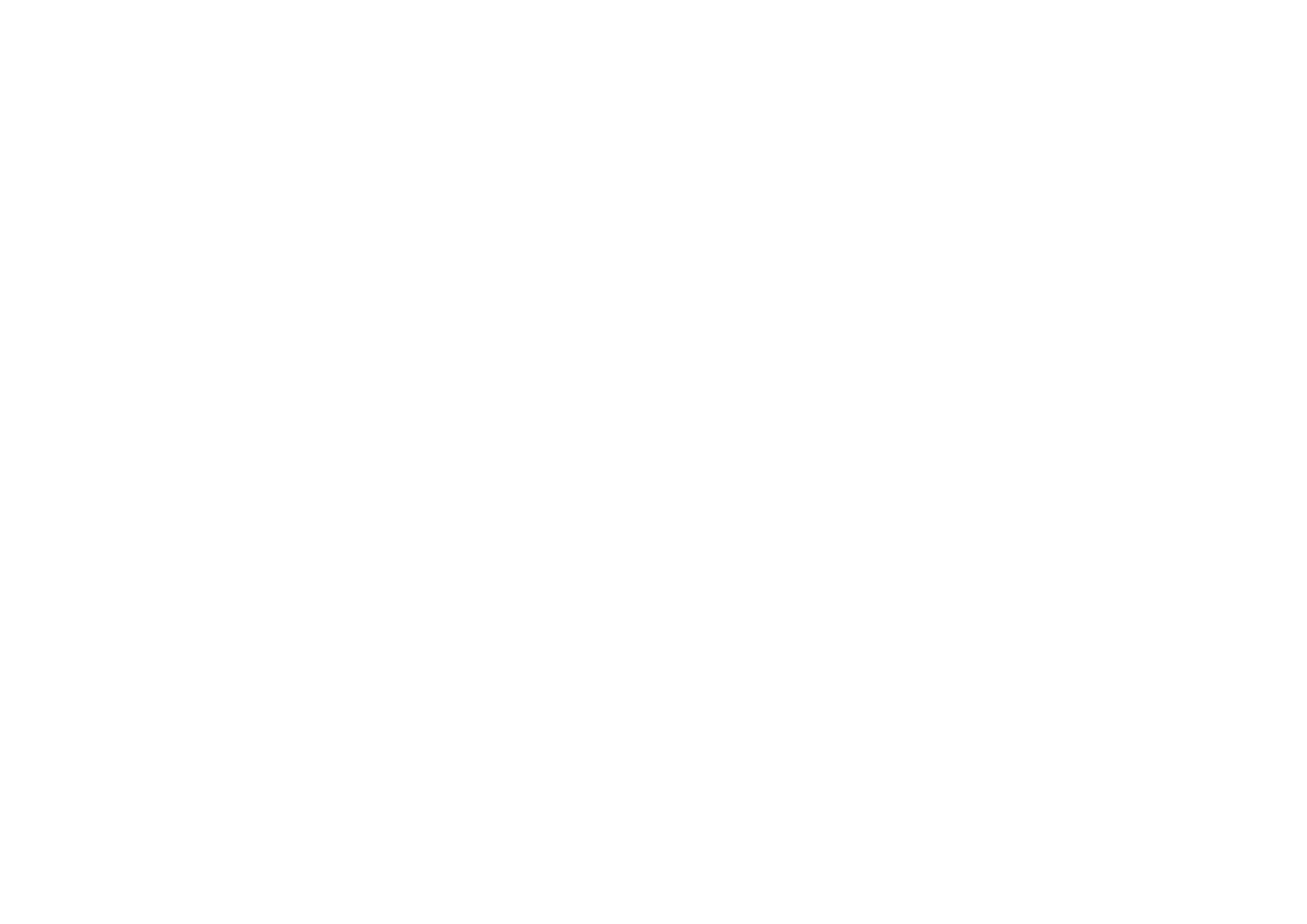## **ANNEX**

## **TEST LABORATORIES RECOGNIZED BY ADMINISTRATIONS**

| Administration   | <b>Test laboratories recognized</b>                                                                                                                                                                                                                      |           |           | International Code for Application of Fire Test Procedures (MSC.61(67))  |        |        |        |           |        |            |         |         |
|------------------|----------------------------------------------------------------------------------------------------------------------------------------------------------------------------------------------------------------------------------------------------------|-----------|-----------|--------------------------------------------------------------------------|--------|--------|--------|-----------|--------|------------|---------|---------|
|                  | by the Administration                                                                                                                                                                                                                                    | Part 1    | Part 2    | Part 3                                                                   | Part 4 | Part 5 | Part 6 | Part 7    | Part 8 | Part 9     | Part 10 | Part 11 |
| <b>Australia</b> | Commonwealth Scientific and<br><b>Industrial Research</b><br>Organization (CSIRO)<br>New South Wales 2113<br>Australia                                                                                                                                   | $\ddot{}$ |           | $+$                                                                      |        |        |        |           |        |            |         |         |
|                  | <b>Australian Wool Testing</b><br>$\overline{2}$<br>Authority, Kensington,<br>VIC 3031, Australia                                                                                                                                                        |           |           |                                                                          |        |        |        |           | ÷      | $\ddot{}$  |         |         |
| <b>Belgium</b>   | WarringtonfireGent<br>Ottergemsesteenweg -<br>Zuid 711<br><b>B-9000 Gent</b><br>Belgium                                                                                                                                                                  | $\ddot{}$ |           | $+$                                                                      |        |        |        |           |        |            |         |         |
|                  | Centexbel<br>$\overline{2}$                                                                                                                                                                                                                              |           |           | International Code for Application of Fire Test Procedures (MSC.307(88)) |        |        |        |           |        |            |         |         |
|                  | Technologiepark 7                                                                                                                                                                                                                                        | Part 1    | Part 2    | Part 3                                                                   | Part 4 | Part 5 | Part 6 | Part 7    | Part 8 | Part 9     | Part 10 | Part 11 |
|                  | BE-9052 Zwijnaarde Belgium                                                                                                                                                                                                                               |           |           |                                                                          |        |        |        | $\ddot{}$ | $\pm$  | $\ddagger$ |         |         |
| <b>Brazil</b>    | Laboratório de Segurança ao<br>Fogo<br>Centro Tecnológico do<br>Ambiente Construído - CETAC<br>Instituto de Pesquisas<br>Tecnológicas - IPT<br>Av. Prof. Almeida Prado, 532 -<br>Cidade Universitária<br>CEP. 05508-901<br>São Paulo/SP<br><b>Brazil</b> | $\ddot{}$ | $\ddot{}$ |                                                                          | $+$    |        |        |           |        | $\ddot{}$  |         |         |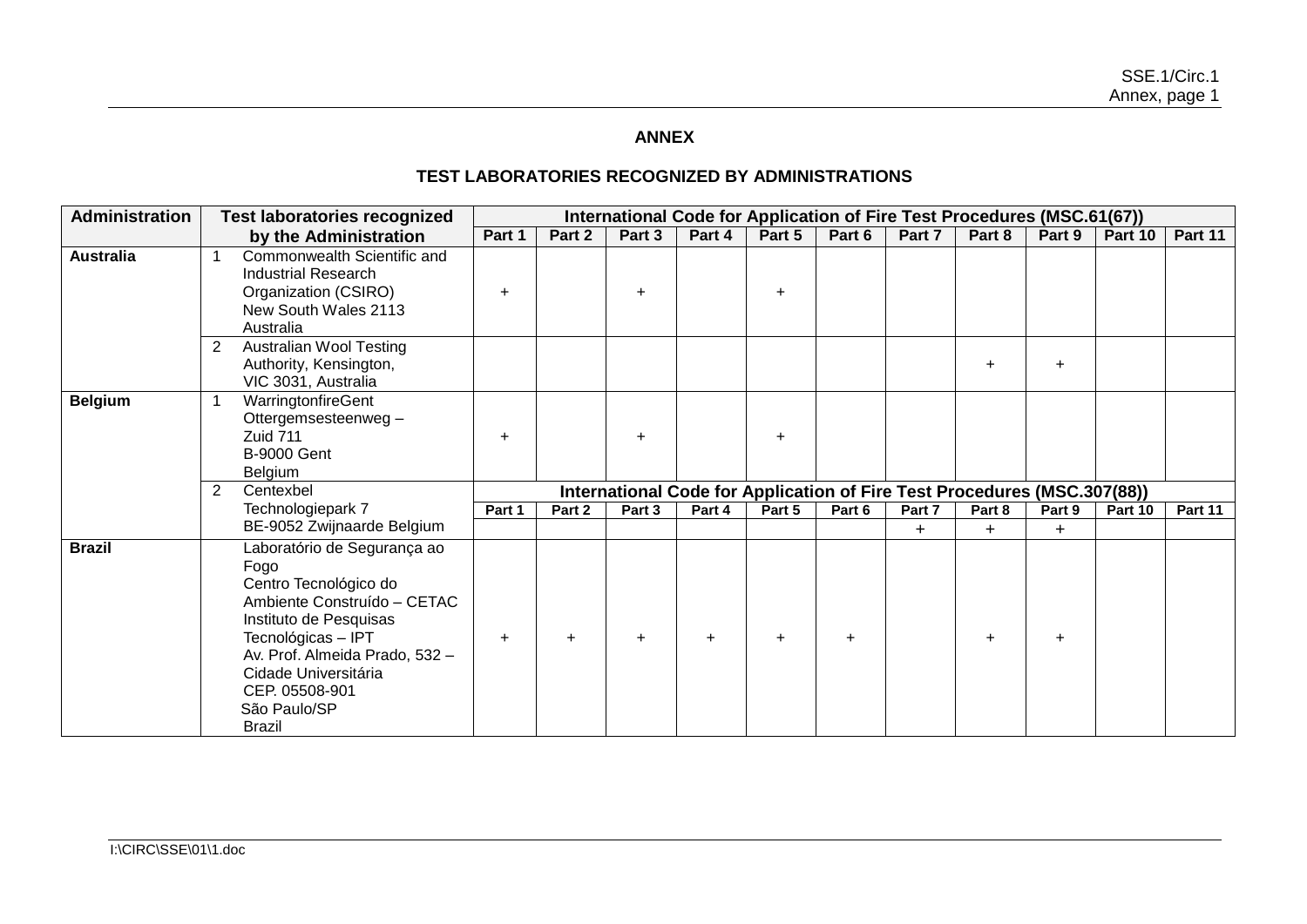| Administration | <b>Test laboratories recognized</b>                                                                                                                                                                                                                                                       |           |        |           |           | International Code for Application of Fire Test Procedures (MSC.61(67))                                                                                                                                                   |           |        |        |           |         |         |
|----------------|-------------------------------------------------------------------------------------------------------------------------------------------------------------------------------------------------------------------------------------------------------------------------------------------|-----------|--------|-----------|-----------|---------------------------------------------------------------------------------------------------------------------------------------------------------------------------------------------------------------------------|-----------|--------|--------|-----------|---------|---------|
|                | by the Administration                                                                                                                                                                                                                                                                     | Part 1    | Part 1 | Part 1    | Part 1    | Part 1                                                                                                                                                                                                                    | Part 1    | Part 1 | Part 1 | Part 1    | Part 1  | Part 1  |
| China          | Far East Fire Testing Centre<br>(FEFTC)<br>Post Code 201417                                                                                                                                                                                                                               | $\ddot{}$ |        | $\ddot{}$ | ÷         | $\pm$                                                                                                                                                                                                                     | $+$       |        |        |           |         |         |
|                | 511 Chu hua Zhi Lu, Shanghai                                                                                                                                                                                                                                                              |           |        |           |           | International Code for Application of Fire Test Procedures (MSC.307(88))                                                                                                                                                  |           |        |        |           |         |         |
|                | <b>Chemical Industry Park</b>                                                                                                                                                                                                                                                             | Part 1    | Part 2 | Part 3    | Part 4    | Part 5                                                                                                                                                                                                                    | Part 6    | Part 7 | Part 8 | Part 9    | Part 10 | Part 11 |
|                | Fengxian<br>Sub-Zone, Shanghai, China                                                                                                                                                                                                                                                     | $\ddot{}$ | $+$    |           |           |                                                                                                                                                                                                                           |           |        | $+$    | $\ddot{}$ | $+$     | $+$     |
|                | Tel: +86-21-57448350<br>Fax: +86-21-57448352                                                                                                                                                                                                                                              |           |        |           |           | Note: In addition to the testing procedures listed, this centre is recognized to carry out the following test<br>procedures (as amended): A.753(18) Appendix 2 and ISO1716.                                               |           |        |        |           |         |         |
| <b>Croatia</b> | <b>ZAG-Slovenian National</b><br><b>Building and Civil Engineering</b><br>Institute, Fire Laboratory,<br>1211 Ljubljana-Smartno,<br>Sr. Gameljne 41 Republika,<br>Slovenija, Croatia                                                                                                      | $\ddot{}$ |        |           | $\ddot{}$ | $\ddot{}$                                                                                                                                                                                                                 | $\ddot{}$ | ÷      | ÷      | $\ddot{}$ |         |         |
|                | Laboratorij Za Toplinska<br>$\mathbf{2}^{\circ}$<br>Mjerenja (LTM)<br>10030 Zagreb, Lucko,<br>Frndeljeva bb, Croatia                                                                                                                                                                      | $\ddot{}$ |        |           |           | $\ddot{}$                                                                                                                                                                                                                 |           |        |        |           |         |         |
| <b>Denmark</b> | DBI - Danish Institute of Fire                                                                                                                                                                                                                                                            | $+$       | $+$    | $+$       | $+$       | $+$                                                                                                                                                                                                                       | $+$       | $+$    | $+$    | $+$       |         |         |
|                | and Security Technology                                                                                                                                                                                                                                                                   |           |        |           |           | International Code for Application of Fire Test Procedures (MSC.307(88))                                                                                                                                                  |           |        |        |           |         |         |
|                | Jernholmen 12                                                                                                                                                                                                                                                                             | Part 1    | Part 2 | Part 3    | Part 4    | Part 5                                                                                                                                                                                                                    | Part 6    | Part 7 | Part 8 | Part 9    | Part 10 | Part 11 |
|                | 2650 Hvidovre, Copenhagen                                                                                                                                                                                                                                                                 | $+$       | $+$    | $+$       | $+$       |                                                                                                                                                                                                                           |           | $+$    | $+$    | $+$       |         | $+$     |
|                | Denmark<br>Tel: +45 36 34 9000<br>Fax: +45 36 34 9001<br>Email: dbi@dbi-net.dk                                                                                                                                                                                                            |           |        |           |           | Note: In addition to the test procedures listed, this Institute is recognized to carry out the following test<br>procedures (as amended): resolution A.753(18), circular MSC/Circ.1165, standards ISO 1716 and ISO 15371. |           |        |        |           |         |         |
|                | Note: Generally, Denmark also accepts tests carried out by other laboratories, if the laboratory is recognized by the Maritime Authority in the<br>country concerned, and on the condition that the tests are carried out in accordance with test procedures adopted by the Organization. |           |        |           |           |                                                                                                                                                                                                                           |           |        |        |           |         |         |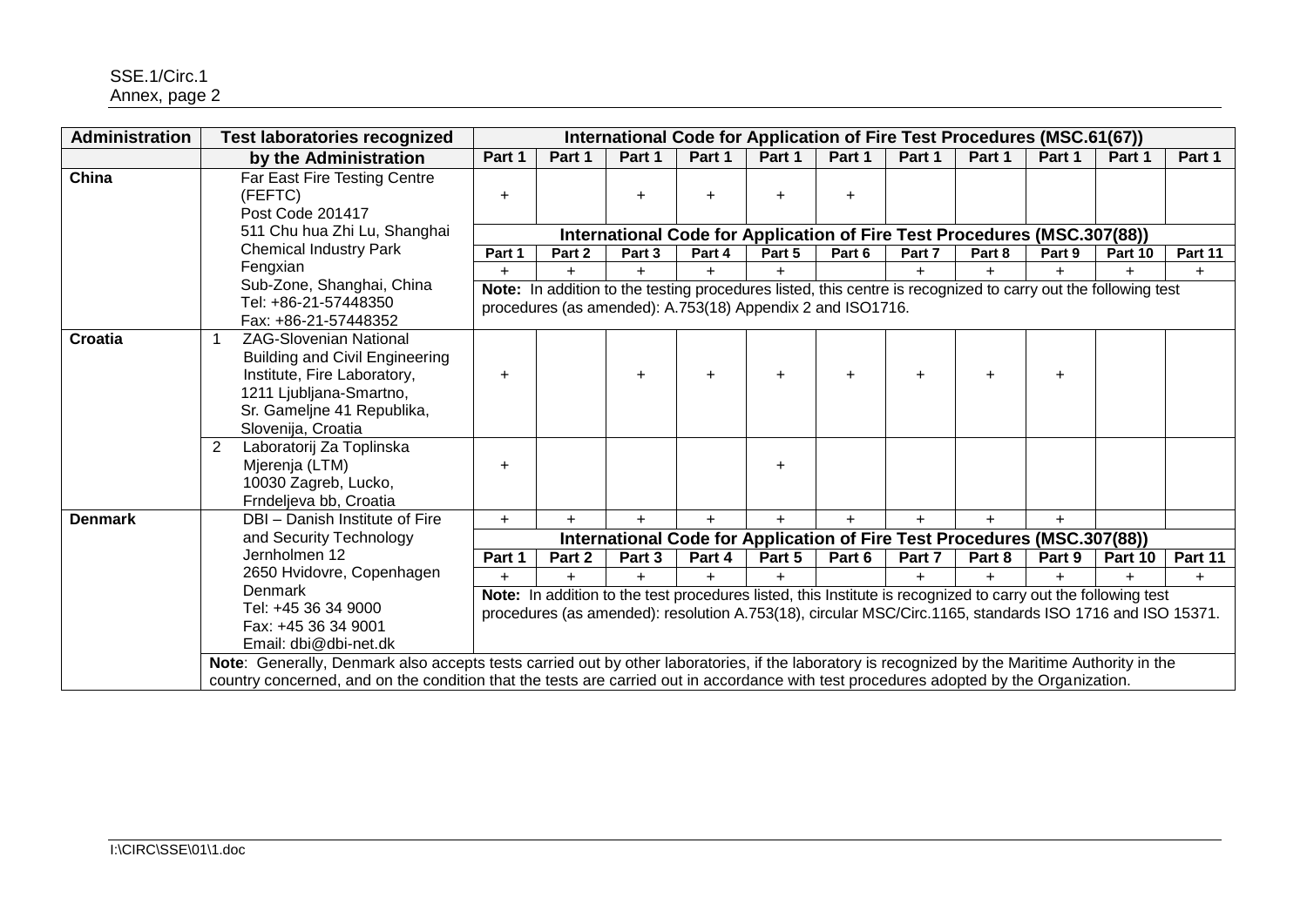| <b>Administration</b> | <b>Test laboratories recognized</b>                                                                                                                                                                     |          |           | International Code for Application of Fire Test Procedures (MSC.61(67))                                                                                                                                                                                                                                                            |           |        |           |        |           |           |           |         |
|-----------------------|---------------------------------------------------------------------------------------------------------------------------------------------------------------------------------------------------------|----------|-----------|------------------------------------------------------------------------------------------------------------------------------------------------------------------------------------------------------------------------------------------------------------------------------------------------------------------------------------|-----------|--------|-----------|--------|-----------|-----------|-----------|---------|
|                       | by the Administration                                                                                                                                                                                   | Part 1   | Part 2    | Part 3                                                                                                                                                                                                                                                                                                                             | Part 4    | Part 5 | Part 6    | Part 7 | Part 8    | Part 9    | Part 10   | Part 11 |
| <b>Estonia</b>        | TÜV Estonia Ltd.,<br>Member of TÜV Nord Group.<br>Masina 11                                                                                                                                             | $+$      |           | $+^*$                                                                                                                                                                                                                                                                                                                              |           |        |           | ÷      |           | $+$       |           |         |
|                       | 10144 Tallinn,<br>Estonia<br>Tel.: +372 667 8080<br>Fax: +372 667 8086<br>Email: tbt@tuev-nord.ee                                                                                                       | Notes: 1 |           | Generally, Estonia also accepts tests carried out by other laboratories if the laboratory is<br>recognized by the Maritime Authority of the country concerned and on the condition that the tests<br>are carried out in accordance with test procedures adopted by the Organization.<br>2 * Only vertically mounted constructions. |           |        |           |        |           |           |           |         |
| <b>Finland</b>        | VTT Expert Services Ltd Fire                                                                                                                                                                            | $+$      | $+$       | $+$                                                                                                                                                                                                                                                                                                                                |           | $+$    | $+$       |        | $+$       |           | $\ddot{}$ | $+$     |
|                       | Safety                                                                                                                                                                                                  |          |           | International Code for Application of Fire Test Procedures (MSC.307(88))                                                                                                                                                                                                                                                           |           |        |           |        |           |           |           |         |
|                       | P.O. Box 1001                                                                                                                                                                                           | Part 1   | Part 2    | Part 3                                                                                                                                                                                                                                                                                                                             | Part 4    | Part 5 | Part 6    | Part 7 | Part 8    | Part 9    | Part 10   | Part 11 |
|                       | FI-02044 VTT, Finland<br>Tel: +358 20 722 6688                                                                                                                                                          | $+$      | $+$       | $+$                                                                                                                                                                                                                                                                                                                                | $+$       | $+$    | $+$       |        | $+$       | $+$       | $\ddot{}$ | $+$     |
|                       |                                                                                                                                                                                                         |          |           | Note: In addition to the testing procedures listed, this Institute is recognized to carry out the following test<br>procedures (as amended): A.753(18), A.800(19), MSC.284(86), MSC/Circ.848, MSC/Circ.1165,<br>MSC.1/Circ.1270, MSC.1/Circ.1272, MSC.1/Circ.1387, ISO 1716, EN 3-7:2004, EN 366, EN 367, EN 352.                  |           |        |           |        |           |           |           |         |
| <b>France</b>         | IFTH (Institut Français du<br>Textile et de l'Habillement)<br>Avenue Guy de Collongue<br>69134 Ecully Cedex, France<br>2<br>Centre Scientifique et<br>Technique du Bâtiment, 84,<br>Avenue Jean Jaurès, | $\pm$    |           |                                                                                                                                                                                                                                                                                                                                    | $\ddot{}$ |        |           |        | $\ddot{}$ | $\ddot{}$ |           |         |
|                       | Champs/Marne<br>77428 Marne La Vallée, France                                                                                                                                                           |          |           |                                                                                                                                                                                                                                                                                                                                    |           |        |           |        |           |           |           |         |
|                       | 3<br>Laboratoire National d'Essais<br>29 avenue Roger Hennequin<br>78197 Trappes - Cedex,<br>France                                                                                                     | $+$      | $\ddot{}$ |                                                                                                                                                                                                                                                                                                                                    |           | +      | $\ddot{}$ |        |           | $\ddot{}$ |           |         |
|                       | Centre Technique Industriel de<br>4<br>la Construction Métallique<br>Domaine de l'Irsid, 57210<br>Maizieres Les Metz, France                                                                            |          |           | $\ddot{}$                                                                                                                                                                                                                                                                                                                          | $\ddot{}$ |        |           |        |           |           |           |         |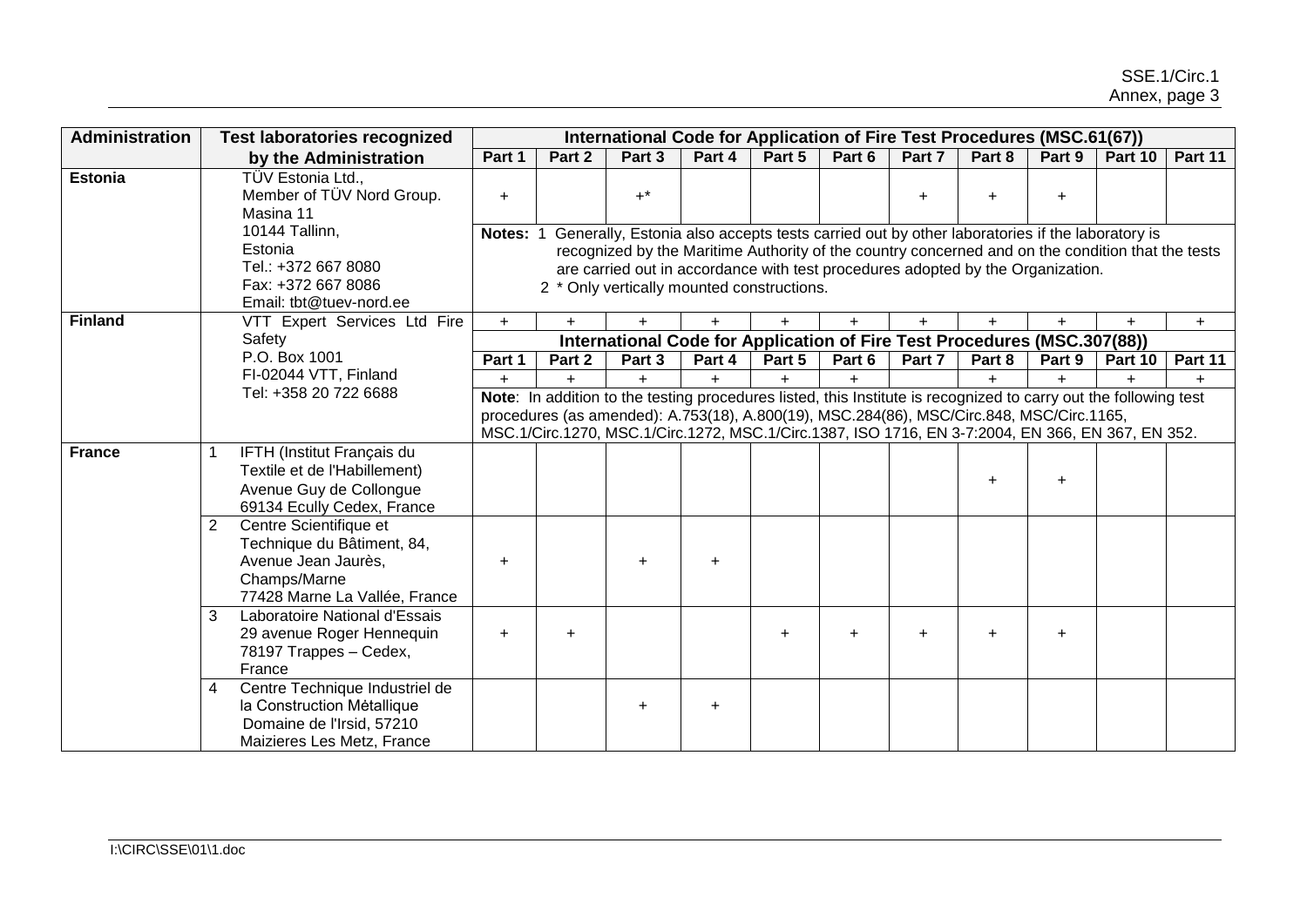| Administration         |   | <b>Test laboratories recognized</b>                                                                                                                                                                   |           |        |        |        |           | International Code for Application of Fire Test Procedures (MSC.61(67))                     |           |        |           |         |         |
|------------------------|---|-------------------------------------------------------------------------------------------------------------------------------------------------------------------------------------------------------|-----------|--------|--------|--------|-----------|---------------------------------------------------------------------------------------------|-----------|--------|-----------|---------|---------|
|                        |   | by the Administration                                                                                                                                                                                 | Part 1    | Part 2 | Part 3 | Part 4 | Part 5    | Part 6                                                                                      | Part 7    | Part 8 | Part 9    | Part 10 | Part 11 |
| <b>France (cont'd)</b> | 5 | Laboratoire de résistance au<br>feu de la Direction des Centres<br>d'expertise et d'essais/Groupe<br>d'Etude et de Recherche en<br>Balistique, Armes et Munitions<br>BP8 - 56680 Plouhinec,<br>France |           |        |        | ÷      |           |                                                                                             |           |        |           |         |         |
|                        | 6 | <b>CREPIM</b><br>Parc de la Porte Nord<br>Rue Christophe Colomb<br>62700 Bruay-La-Buissière<br>France                                                                                                 |           |        |        |        | $\ddot{}$ |                                                                                             |           |        |           |         |         |
|                        |   | <b>CNPP</b> (Centre National de<br>Prévention et de Protection)<br>Route de la Chapelle<br>Réanville<br>CD 64 - BP 2265<br>27950 Saint Marcel                                                         | $\ddot{}$ | $+$    |        | ÷      |           | ÷                                                                                           | $\ddot{}$ |        |           |         |         |
|                        |   | France                                                                                                                                                                                                |           |        |        |        |           | Note: this Centre is recognized to carry out test procedures prescribed by ISO 15371: 2009. |           |        |           |         |         |
| Germany                |   | MPA Dresden GmbH<br>Fuchsmuehlenweg 6F,<br>09599 Freiberg, Germany<br>Tel.: +49-3731-2-0393-0<br>Fax: +49-3731-2-0393-110<br>Email: info@mpa-dresden.de                                               | ÷.        | $+$    | ÷.     | $+$    | $+$       | $\pm$                                                                                       | $\ddot{}$ | ÷      | $\ddot{}$ |         |         |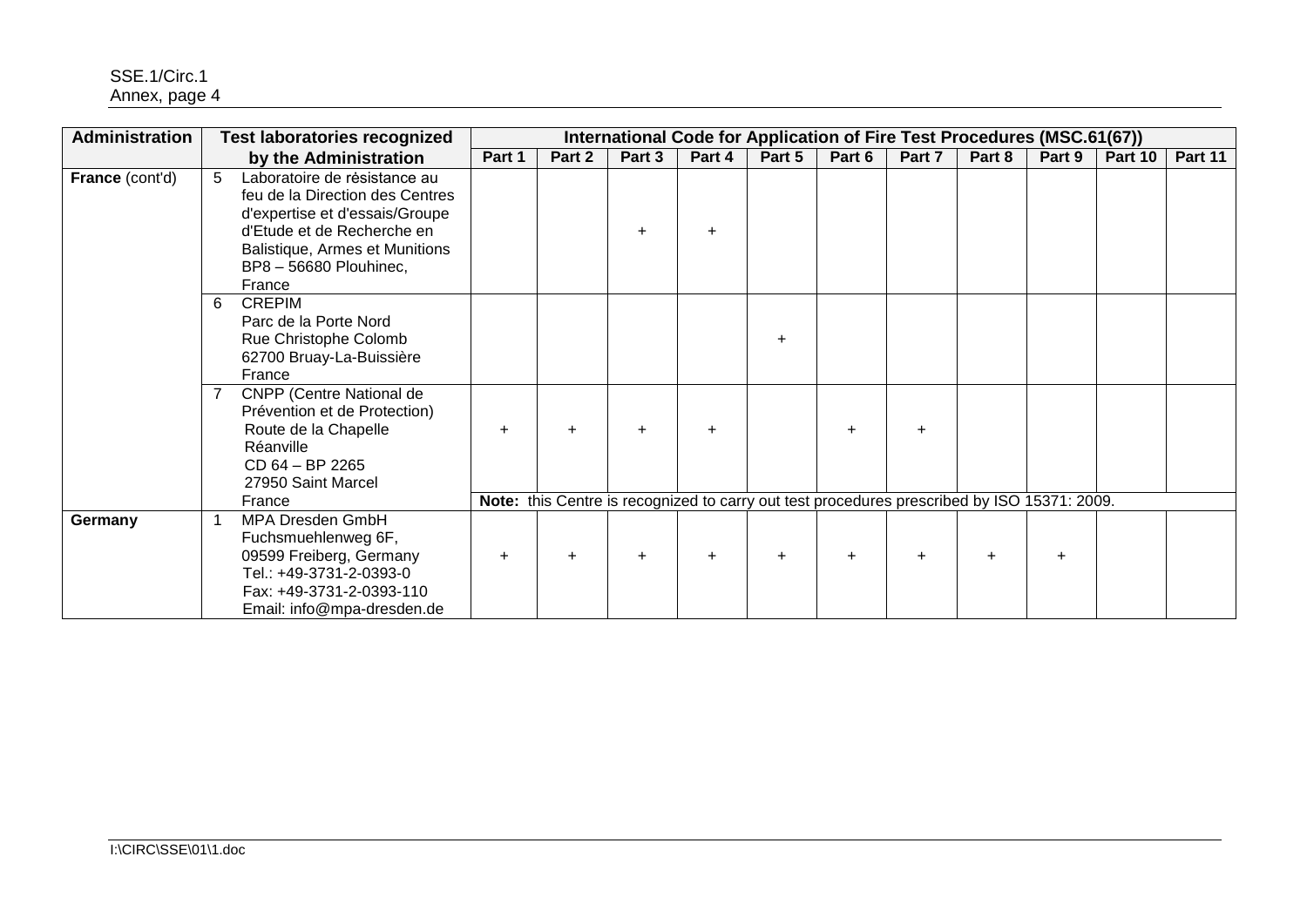| <b>Administration</b> |                | <b>Test laboratories recognized</b>                                                                                                           |           |           |                                                             |           |           | International Code for Application of Fire Test Procedures (MSC.61(67))  |           |           |           |           |           |
|-----------------------|----------------|-----------------------------------------------------------------------------------------------------------------------------------------------|-----------|-----------|-------------------------------------------------------------|-----------|-----------|--------------------------------------------------------------------------|-----------|-----------|-----------|-----------|-----------|
|                       |                | by the Administration                                                                                                                         | Part 1    | Part 2    | Part 3                                                      | Part 4    | Part 5    | Part 6                                                                   | Part 7    | Part 8    | Part 9    | Part 10   | Part 11   |
| Germany (cont'd)      | $2^{\circ}$    | Exova Warringtonfire -                                                                                                                        |           |           |                                                             |           |           |                                                                          |           |           |           |           |           |
|                       |                | Frankfurt, Industriepark Hoechst                                                                                                              |           |           |                                                             |           |           |                                                                          |           |           |           |           |           |
|                       |                | 65929 Frankfurt am Main,                                                                                                                      |           |           |                                                             |           |           |                                                                          |           |           |           |           |           |
|                       |                | Germany                                                                                                                                       |           | $\ddot{}$ |                                                             |           | $+$       | ÷.                                                                       |           | $\ddot{}$ | $+$       |           |           |
|                       |                | Tel: +49 69 305 3882                                                                                                                          |           |           |                                                             |           |           |                                                                          |           |           |           |           |           |
|                       |                | Fax: +49 69 305 17071                                                                                                                         |           |           |                                                             |           |           |                                                                          |           |           |           |           |           |
|                       |                | Email: europe@exova.com                                                                                                                       |           |           |                                                             |           |           |                                                                          |           |           |           |           |           |
|                       | 3              | DMT GmbH & Co KG                                                                                                                              |           |           |                                                             |           |           |                                                                          |           |           |           |           |           |
|                       |                | Tremoniastrasse 13                                                                                                                            |           |           |                                                             |           |           |                                                                          |           |           |           |           |           |
|                       |                | D-44137 Dortmund, Germany                                                                                                                     | $\ddot{}$ | $\ddot{}$ | $\ddot{}$                                                   | $+$       | $\pm$     | $\ddot{}$                                                                | ÷.        | $\div$    | $+$       |           |           |
|                       |                | Tel: +49 231 53 33 - 240                                                                                                                      |           |           |                                                             |           |           |                                                                          |           |           |           |           |           |
|                       |                | Fax: +49 231 53 33 - 299                                                                                                                      |           |           |                                                             |           |           |                                                                          |           |           |           |           |           |
|                       |                | Email: gs@dmt.de                                                                                                                              |           |           |                                                             |           |           |                                                                          |           |           |           |           |           |
|                       | $\overline{4}$ | Currenta GmbH & Co. OHG                                                                                                                       | $+$       | $\ddot{}$ | $\ddot{}$                                                   | $+$       | $+$       | $\ddot{}$                                                                | $\ddot{}$ | $\pm$     | $+$       | $+$       | ÷         |
|                       |                | Dr Björn Bansemer                                                                                                                             |           |           |                                                             |           |           |                                                                          |           |           |           |           |           |
|                       |                | <b>CUR-ANT-MA</b>                                                                                                                             |           |           |                                                             |           |           | International Code for Application of Fire Test Procedures (MSC.307(88)) |           |           |           |           |           |
|                       |                | CHEMPARK, Geb. B 411                                                                                                                          | Part 1    | Part 2    | Part 3                                                      | Part 4    | Part 5    | Part 6                                                                   | Part 7    | Part 8    | Part 9    | Part 10   | Part 11   |
|                       |                | D-51368 Leverkusen<br>Tel: +49 214 30 43446                                                                                                   | $\ddot{}$ |           |                                                             |           |           |                                                                          |           |           |           |           |           |
|                       |                | Fax: +49 214 30 31135                                                                                                                         |           | $\ddot{}$ | $\ddot{}$                                                   | $\ddot{}$ | $+$       | $\ddot{}$                                                                | ÷         | $\pm$     | $+$       | $\ddot{}$ | $\ddot{}$ |
|                       |                | Email: bjoern.bansemer@currenta.de                                                                                                            |           |           | Note: this Laboratory can carry out all relevant IMO tests. |           |           |                                                                          |           |           |           |           |           |
| Greece                |                | Greece accepts tests carried out by laboratories of other countries, if the laboratory is recognized by the maritime Authority in the country |           |           |                                                             |           |           |                                                                          |           |           |           |           |           |
|                       |                | concerned, and provided that tests are carried out in accordance with test procedures adopted by the Organization.                            |           |           |                                                             |           |           |                                                                          |           |           |           |           |           |
| <b>Italy</b>          |                | Registro Italiano Navale                                                                                                                      |           |           |                                                             |           |           |                                                                          |           |           |           |           |           |
|                       |                | Via Corsica 12, Genova, Italy                                                                                                                 | $\ddot{}$ | $\ddot{}$ | $+$                                                         | $\ddot{}$ | $\ddot{}$ | $\ddot{}$                                                                | ÷         | $\ddot{}$ | $\ddot{}$ |           |           |
| Japan                 |                | Research Institute of Marine                                                                                                                  |           |           |                                                             |           |           |                                                                          |           |           |           |           |           |
|                       |                | Engineering (RIME)                                                                                                                            | $\ddot{}$ | $\ddot{}$ |                                                             | $+$       | $\ddot{}$ | ÷.                                                                       |           |           | $\ddot{}$ |           |           |
|                       |                | Fujimicho, Higashimurayama                                                                                                                    |           |           |                                                             |           |           |                                                                          |           |           |           |           |           |
|                       |                | Tokyo 189-0024, Japan                                                                                                                         |           |           |                                                             |           |           |                                                                          |           |           |           |           |           |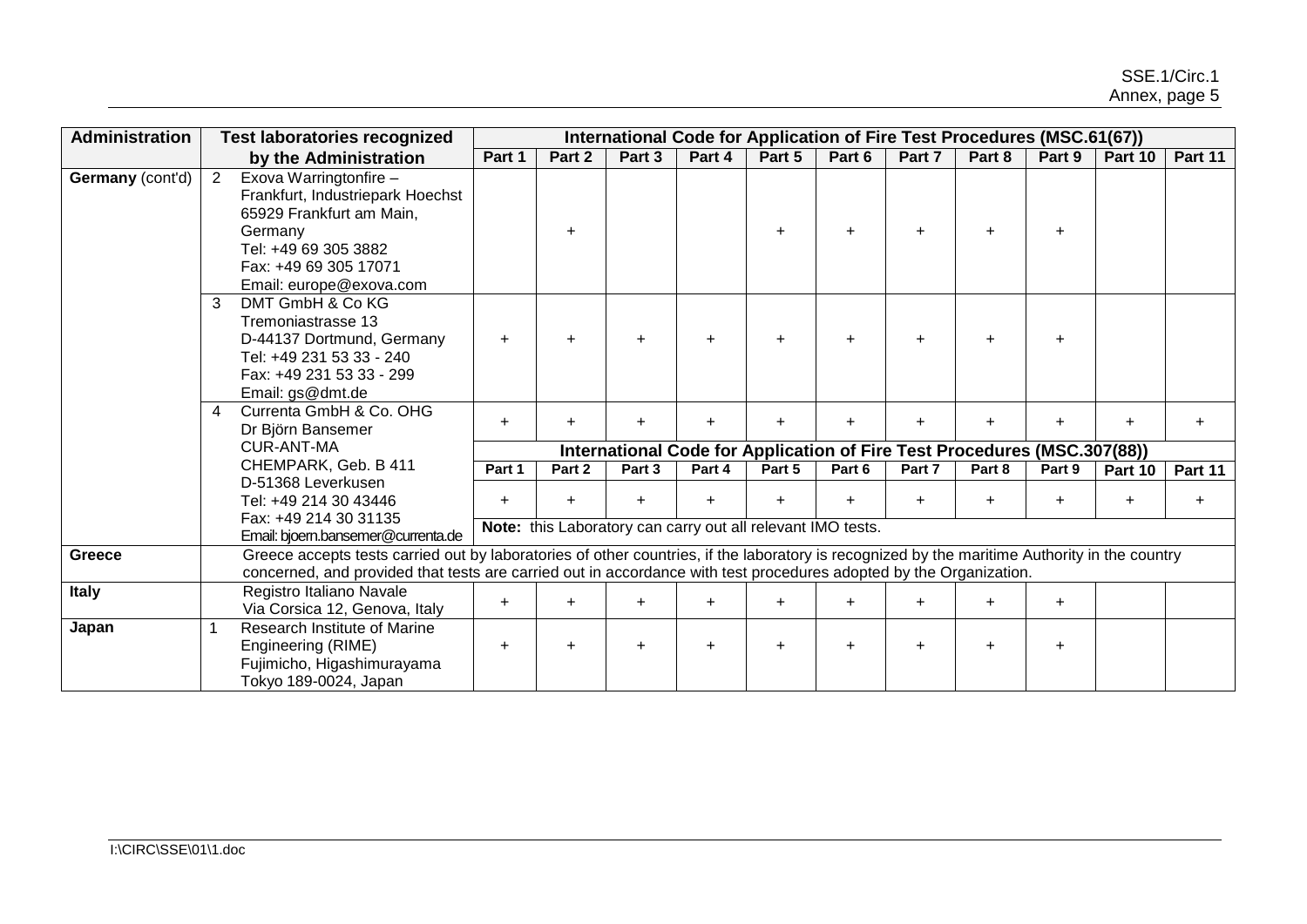| Administration     | <b>Test laboratories recognized</b>                                                                                                                                                            |           | International Code for Application of Fire Test Procedures (MSC.61(67))<br>Part 2<br>Part 5<br>Part 6<br>Part 8<br>Part 10<br>Part 3<br>Part 4<br>Part 7<br>Part 9<br>$+$<br>$+$<br>$\ddot{}$<br>Note: Fire tests in the FTP Code can be authorized in any test laboratories provided that a surveyor of the Administration witnesses the test.<br>$+$<br>Note: In general, the Netherlands accepts tests carried out by other laboratories, if the laboratory is recognized by the Maritime Authority in the<br>country concerned and on the condition that tests are carried out in accordance with tests procedures adopted by the Organization. |  |  |  |  |  |  |  |  |         |  |  |  |
|--------------------|------------------------------------------------------------------------------------------------------------------------------------------------------------------------------------------------|-----------|-----------------------------------------------------------------------------------------------------------------------------------------------------------------------------------------------------------------------------------------------------------------------------------------------------------------------------------------------------------------------------------------------------------------------------------------------------------------------------------------------------------------------------------------------------------------------------------------------------------------------------------------------------|--|--|--|--|--|--|--|--|---------|--|--|--|
|                    | by the Administration                                                                                                                                                                          | Part 1    |                                                                                                                                                                                                                                                                                                                                                                                                                                                                                                                                                                                                                                                     |  |  |  |  |  |  |  |  | Part 11 |  |  |  |
| Japan (cont'd)     | DBI - Danish Institute of Fire<br>2<br>and Security Technology<br>Jernholmen 12<br>2650 Hvidovre, Copenhagen<br>Denmark<br>Tel: +45 36 34 9000<br>Fax: +45 36 34 9001<br>Email: dbi@dbi-net.dk | $\ddot{}$ |                                                                                                                                                                                                                                                                                                                                                                                                                                                                                                                                                                                                                                                     |  |  |  |  |  |  |  |  |         |  |  |  |
|                    |                                                                                                                                                                                                |           |                                                                                                                                                                                                                                                                                                                                                                                                                                                                                                                                                                                                                                                     |  |  |  |  |  |  |  |  |         |  |  |  |
| <b>Netherlands</b> | <b>Efectis Nederland BV</b><br>Mailing address:<br>P.O. Box 1090<br>NL 2280 CB Rijswijk<br>The Netherlands<br>Email: info@efectis.com<br>Web: www.efectis.com                                  | $\ddot{}$ |                                                                                                                                                                                                                                                                                                                                                                                                                                                                                                                                                                                                                                                     |  |  |  |  |  |  |  |  |         |  |  |  |
| <b>New Zealand</b> | New Zealand Wool Testing                                                                                                                                                                       |           |                                                                                                                                                                                                                                                                                                                                                                                                                                                                                                                                                                                                                                                     |  |  |  |  |  |  |  |  |         |  |  |  |
|                    | Authority Ltd. (NZWTA)<br><b>Cnr Bridge &amp; Lever Streets</b><br>PO Box 12065, Ahuriri<br>Napier<br>New Zealand<br>Tel.: +64 6 835 1086<br>Fax: +64 6 835 6473<br>Web: www.nzwta.com         |           |                                                                                                                                                                                                                                                                                                                                                                                                                                                                                                                                                                                                                                                     |  |  |  |  |  |  |  |  |         |  |  |  |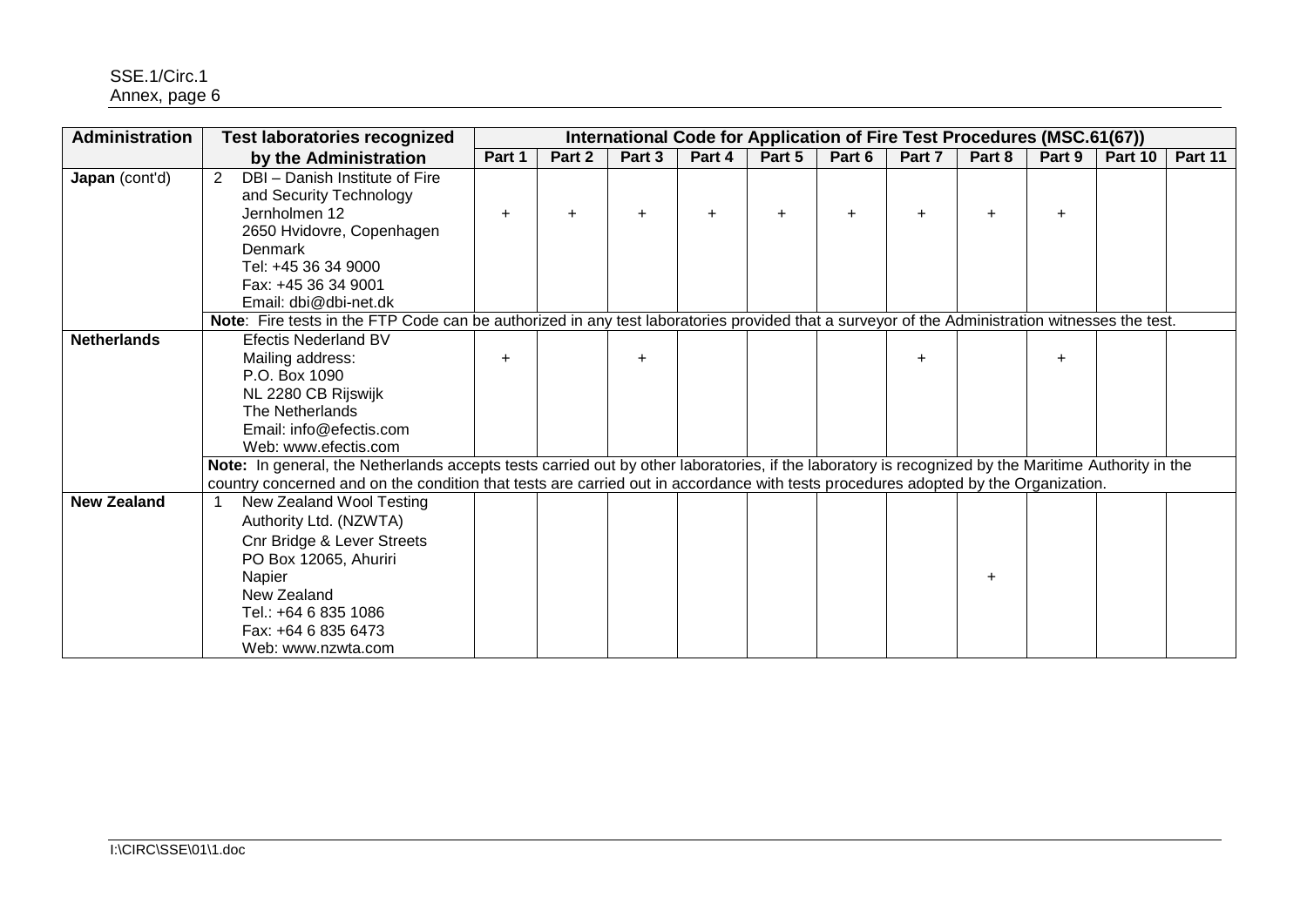| Administration     | <b>Test laboratories recognized</b>                                                                                                                                            |           |           | International Code for Application of Fire Test Procedures (MSC.61(67))  |        |        |           |           |        |           |         |         |
|--------------------|--------------------------------------------------------------------------------------------------------------------------------------------------------------------------------|-----------|-----------|--------------------------------------------------------------------------|--------|--------|-----------|-----------|--------|-----------|---------|---------|
|                    | by the Administration                                                                                                                                                          | Part 1    | Part 2    | Part 3                                                                   | Part 4 | Part 5 | Part 6    | Part 7    | Part 8 | Part 9    | Part 10 | Part 11 |
| <b>New Zealand</b> | <b>BRANZ Ltd</b><br>$\overline{2}$                                                                                                                                             |           |           |                                                                          |        |        |           |           |        |           |         |         |
| (cont'd)           | Private Bag 50 908                                                                                                                                                             |           |           | $+$                                                                      |        |        |           |           |        |           |         |         |
|                    | Porirua 5240                                                                                                                                                                   |           |           | International Code for Application of Fire Test Procedures (MSC.307(88)) |        |        |           |           |        |           |         |         |
|                    | New Zealand                                                                                                                                                                    | Part 1    | Part 2    | Part 3                                                                   | Part 4 | Part 5 | Part 6    | Part 7    | Part 8 | Part 9    | Part 10 | Part 11 |
|                    | Email: branz@branz.co.nz                                                                                                                                                       |           |           | $+$                                                                      |        |        |           |           |        |           |         |         |
|                    | Web: www.branz.co.nz                                                                                                                                                           |           |           |                                                                          |        |        |           |           |        |           |         |         |
| <b>Norway</b>      | Norges Branntekniske                                                                                                                                                           |           |           |                                                                          |        |        |           |           |        |           |         |         |
|                    | Laboratorium A/S, SINTEF,                                                                                                                                                      | $\ddot{}$ | $\ddot{}$ | +                                                                        |        |        |           |           |        | $\ddot{}$ |         |         |
|                    | 7465 Trondheim, Norway<br>Note: The institute listed above is also recognized to carry out the following test procedures: MSC/Circ.688, 728 and 913; and resolution A.800(19). |           |           |                                                                          |        |        |           |           |        |           |         |         |
|                    | Danish Institute of Fire<br>$\overline{2}$                                                                                                                                     |           |           |                                                                          |        |        |           |           |        |           |         |         |
|                    | Technology, Dantest,                                                                                                                                                           |           |           |                                                                          |        | ÷      | ÷         |           |        | $\ddot{}$ |         |         |
|                    | Copenhagen, Denmark                                                                                                                                                            |           |           |                                                                          |        |        |           |           |        |           |         |         |
|                    | VTT Expert Services Ltd Fire<br>3                                                                                                                                              |           |           |                                                                          |        |        |           |           |        |           |         |         |
|                    | Safety, Finland                                                                                                                                                                |           |           |                                                                          |        | $\pm$  | $\ddot{}$ | $\ddot{}$ | $+$    | $\ddot{}$ |         |         |
|                    | <b>SP Technical Research</b><br>$\overline{4}$                                                                                                                                 |           |           |                                                                          |        |        |           |           |        |           |         |         |
|                    | Institute of Sweden,                                                                                                                                                           |           |           |                                                                          |        |        | ÷         |           |        | $\ddot{}$ |         |         |
|                    | Box 857, SE-501 15 Borås                                                                                                                                                       |           |           |                                                                          |        |        |           |           |        |           |         |         |
|                    | Sweden                                                                                                                                                                         |           |           |                                                                          |        |        |           |           |        |           |         |         |
|                    | Note: The Norwegian Maritime Directorate also recognizes institutes accredited by national authorities in the European Community. In addition,                                 |           |           |                                                                          |        |        |           |           |        |           |         |         |
|                    | other institutes may be accepted when the test is carried out according to a relevant IMO resolution and the institute is recognized by the national                           |           |           |                                                                          |        |        |           |           |        |           |         |         |
|                    | Administration or a recognized classification society.                                                                                                                         |           |           |                                                                          |        |        |           |           |        |           |         |         |
| <b>Poland</b>      | West Pomeranian University of                                                                                                                                                  |           |           |                                                                          |        |        |           |           |        |           |         |         |
|                    | Technology                                                                                                                                                                     |           |           |                                                                          |        |        |           |           |        |           |         |         |
|                    | <b>Faculty of Maritime</b>                                                                                                                                                     |           |           |                                                                          |        |        |           |           |        |           |         |         |
|                    | <b>Technology and Transport</b>                                                                                                                                                | $\ddot{}$ | $\ddot{}$ |                                                                          |        | $\pm$  | $\ddot{}$ |           |        | $\ddot{}$ |         |         |
|                    | Department of Ship Safety                                                                                                                                                      |           |           |                                                                          |        |        |           |           |        |           |         |         |
|                    | Engineering                                                                                                                                                                    |           |           |                                                                          |        |        |           |           |        |           |         |         |
|                    | Al. Piastów 41                                                                                                                                                                 |           |           |                                                                          |        |        |           |           |        |           |         |         |
|                    | 71-065 Szczecin, Poland                                                                                                                                                        |           |           |                                                                          |        |        |           |           |        |           |         |         |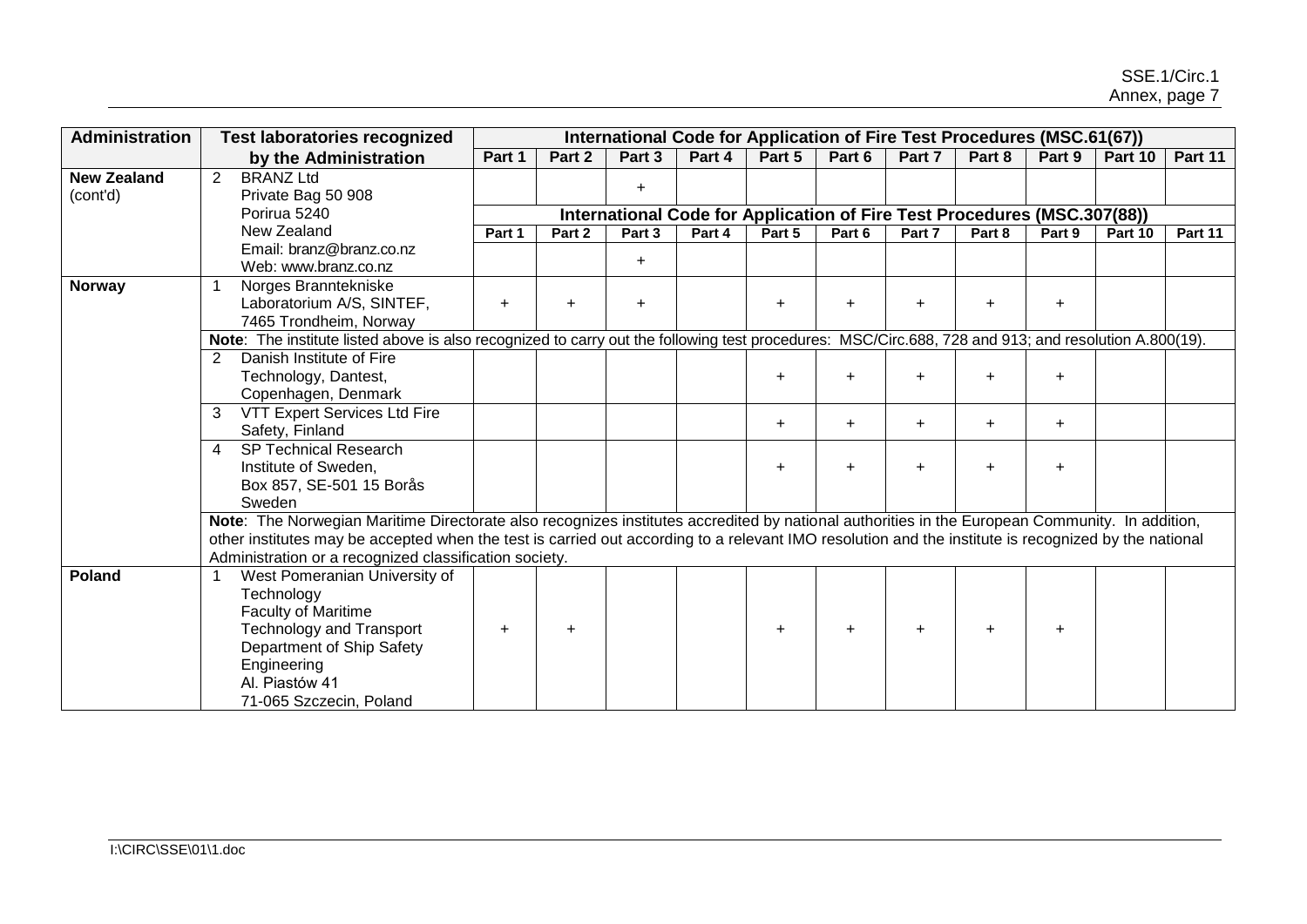| <b>Administration</b>       | <b>Test laboratories recognized</b>                                                                                                                              |           |           |           |           | International Code for Application of Fire Test Procedures (MSC.61(67)) |           |           |           |           |         |         |
|-----------------------------|------------------------------------------------------------------------------------------------------------------------------------------------------------------|-----------|-----------|-----------|-----------|-------------------------------------------------------------------------|-----------|-----------|-----------|-----------|---------|---------|
|                             | by the Administration                                                                                                                                            | Part 1    | Part 2    | Part 3    | Part 4    | Part 5                                                                  | Part 6    | Part 7    | Part 8    | Part 9    | Part 10 | Part 11 |
| Poland (cont'd)             | Ship Design and Research<br>$2^{\circ}$<br>Centre S.A.<br><b>Environmental Laboratories</b><br><b>Division</b><br>65 Szczecinska Street<br>80-392 Gdańsk, Poland | $\ddot{}$ | $\ddot{}$ | $\ddot{}$ |           | $+$                                                                     | $\ddot{}$ | $\ddot{}$ | $\ddot{}$ | $\ddot{}$ |         |         |
| <b>Republic of</b><br>Korea | Fire Insurers Laboratories of<br>Korea (FILK)<br>Yeoju-Gun, Gyunggi-Do<br>Republic of Korea                                                                      | $\ddot{}$ | +         | $\ddot{}$ | $\ddot{}$ | $\ddot{}$                                                               | $\ddot{}$ |           |           |           |         |         |
|                             | Korea Institute of Construction<br>2<br>Technology (KICT)<br>Daehwa-dong, Ilsan-gu,<br>Goyangi-si, 411-712,<br>Republic of Korea                                 |           |           | $\ddot{}$ |           |                                                                         |           |           |           |           |         |         |
|                             | Korea Marine Equipment<br>$\mathbf{3}$<br>Research Institute (KOMERI)<br>1125-22 Dongsam-Dong,<br>Youngdo-Gu, Busan, 606-806<br>Republic of Korea                | $\ddot{}$ |           | ÷.        |           |                                                                         |           |           |           |           |         |         |
|                             | FITI Testing & Research<br>$\overline{4}$<br>Institute<br>892-64 Jegi-Dong,<br>Dongdaemun-gu Seoul,<br>Korea                                                     |           |           |           |           |                                                                         |           | $\ddot{}$ | $\ddot{}$ | $+$       |         |         |
| Romania                     | <b>INCERC S.A. Building</b><br>Research Institute, Fire<br>Laboratory - Sos.<br>Pantelimon 266,<br>Sector 279614 Bucharest,<br>Romania                           |           |           | $+$       |           |                                                                         |           |           |           |           |         |         |
|                             | <b>INCEPRONAV S.A.</b><br>$\overline{2}$<br>19A 6200 Galatzi, Romania                                                                                            |           |           |           |           |                                                                         |           | $\ddot{}$ |           |           |         |         |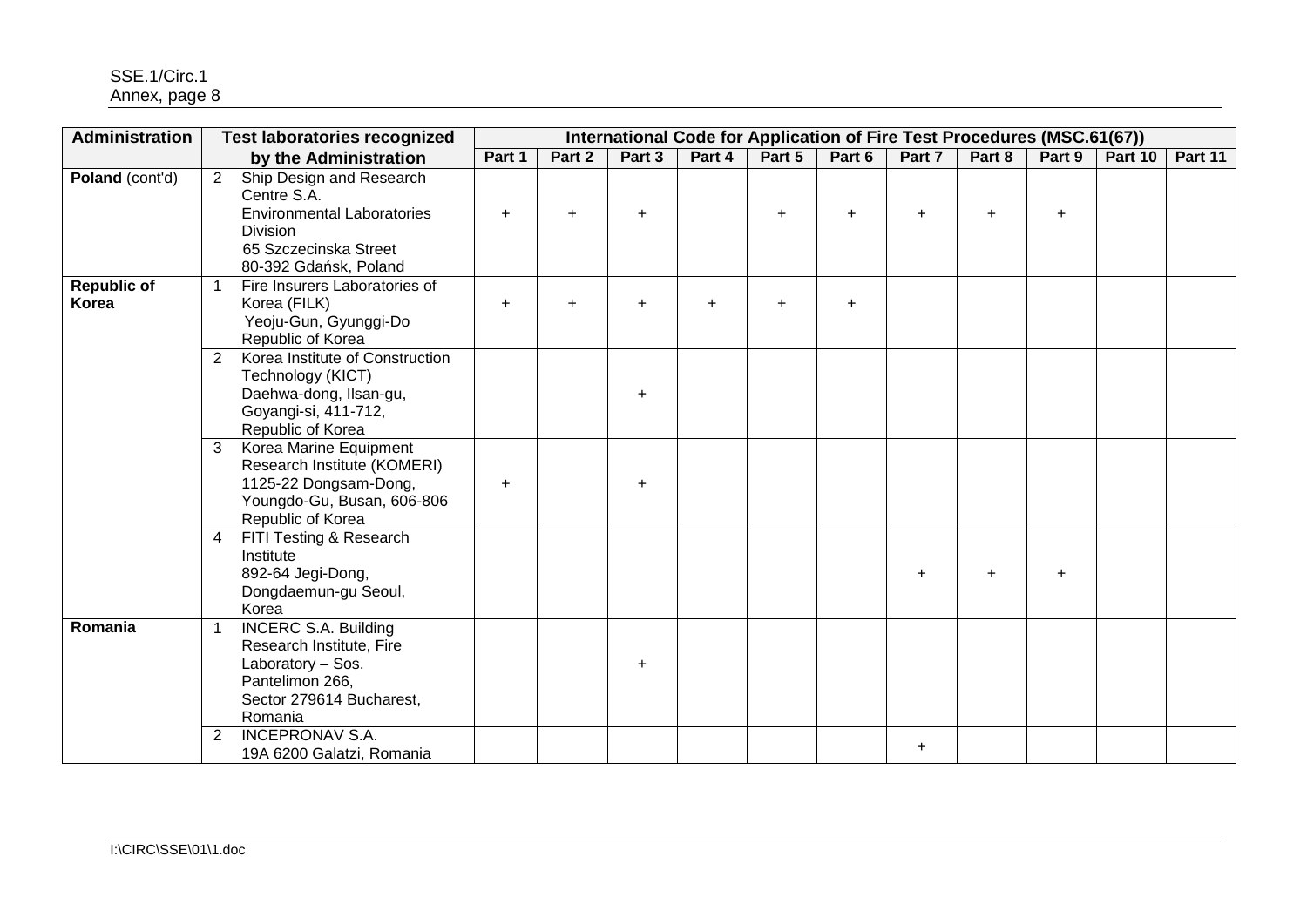| <b>Administration</b>        |                | <b>Test laboratories recognized</b>                                                                                                |           |           |           | International Code for Application of Fire Test Procedures (MSC.61(67)) |           |           |           |           |        |         |         |
|------------------------------|----------------|------------------------------------------------------------------------------------------------------------------------------------|-----------|-----------|-----------|-------------------------------------------------------------------------|-----------|-----------|-----------|-----------|--------|---------|---------|
|                              |                | by the Administration                                                                                                              | Part 1    | Part 2    | Part 3    | Part 4                                                                  | Part 5    | Part 6    | Part 7    | Part 8    | Part 9 | Part 10 | Part 11 |
| Russian<br><b>Federation</b> |                | Russian Federal State Institute<br>for Fire Protection (VNIIPO)<br>143903 Balashikha,<br>Moscow region, Russia                     | $+$       | $\ddot{}$ | $\pm$     | $+$                                                                     |           | $\div$    | $\ddot{}$ | $\ddot{}$ | $\pm$  |         |         |
|                              | $2^{\circ}$    | Independent Testing Center for<br>Fire Protection of St. Petersburg<br>(Branch Office of VNIIPO)<br>193079, St. Petersburg, Russia | $+$       |           | $\ddot{}$ |                                                                         | $+$       |           | ÷.        | $\ddot{}$ | $+$    |         |         |
|                              | $\mathbf{3}$   | <b>Fire Safety Test Center</b><br>(Pozhpolitest)<br>129226, Moscow, Russia                                                         | $\ddot{}$ |           | $+$       |                                                                         |           |           |           |           |        |         |         |
|                              | $\overline{4}$ | DBI - Danish Institute of Fire<br>and Security Technology<br>Jernholmen 12<br>2650 Hvidovre, Copenhagen<br>Denmark                 | $\ddot{}$ | $\ddot{}$ | $\ddot{}$ | $+$                                                                     | $+$       | $\ddot{}$ |           | $\ddot{}$ | $\pm$  |         |         |
|                              | 5              | Fire Insurers Laboratories of<br>Korea (FILK)<br>Yeoju-Gun, Gyunggi-Do,<br>469-881, Republic of Korea                              | $\ddot{}$ | $\ddot{}$ | $+$       |                                                                         | $+$       | $\ddot{}$ |           |           |        |         |         |
|                              | 6              | VTT Expert Services Ltd<br>Fire Safety, Finland                                                                                    | $\ddot{}$ | $\ddot{}$ | $+$       |                                                                         | $\ddot{}$ | $\ddot{}$ | $\ddot{}$ | $+$       | $+$    |         |         |
| <b>Singapore</b>             |                | PSB Corporation (Singapore)<br><b>Fire Test Centre</b><br>10 Tuas Avenue 10<br>PSB Building<br>Singapore 639134                    | $\pm$     |           | $\pm$     |                                                                         |           |           |           | $\ddot{}$ |        |         |         |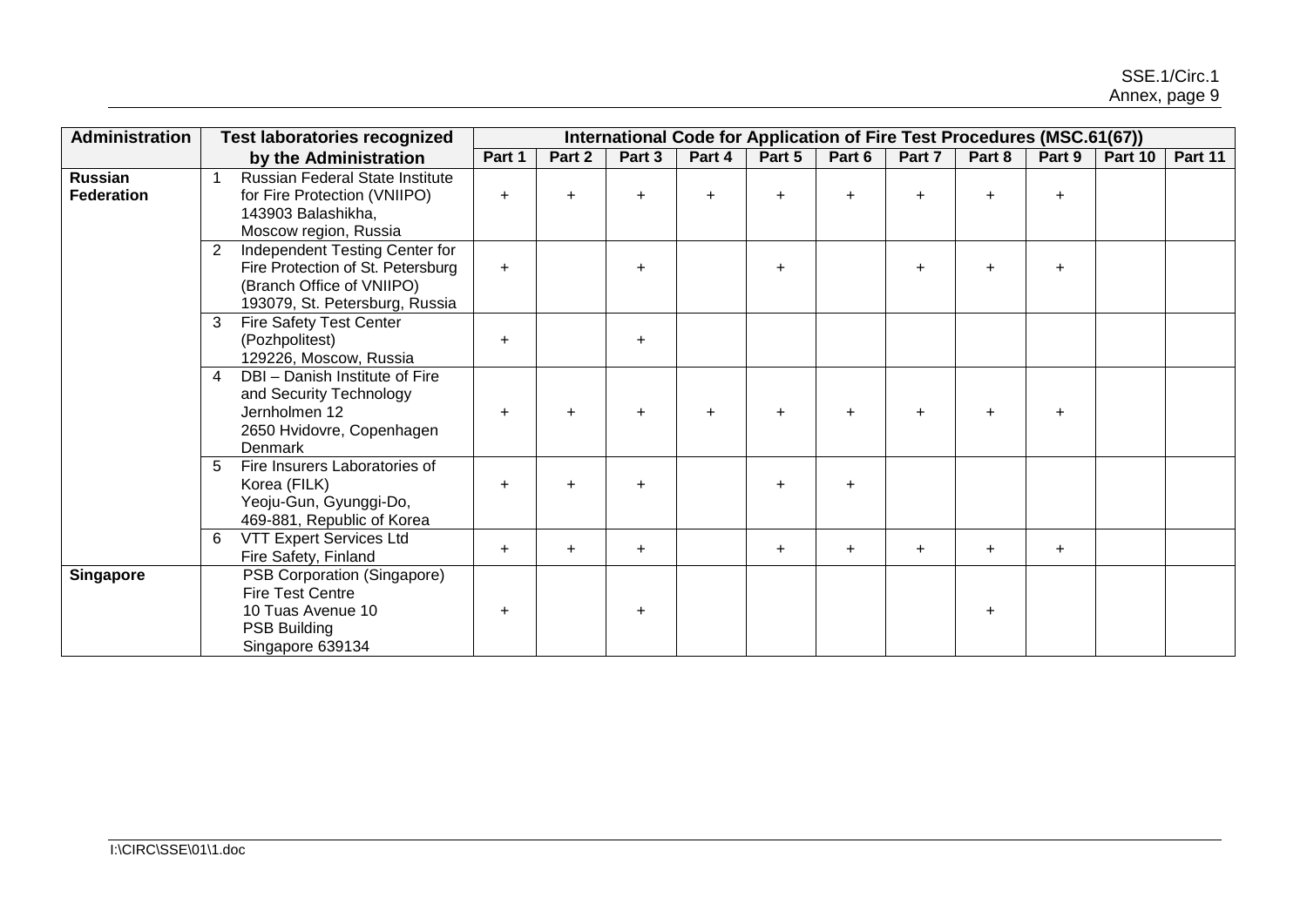| Administration | <b>Test laboratories recognized</b>                                                                                                                                                                                                                                                   |        | International Code for Application of Fire Test Procedures (MSC.61(67))<br>Part 5<br>Part 6<br>Part 10<br>Part 2<br>Part 3<br>Part 4<br>Part 7<br>Part 8<br>Part 9<br>Part 11<br>$\ddot{}$<br>$\ddot{}$<br>$\ddot{}$<br>$\pm$ |        |        |        |                                                                                         |           |           |           |         |         |  |  |  |
|----------------|---------------------------------------------------------------------------------------------------------------------------------------------------------------------------------------------------------------------------------------------------------------------------------------|--------|-------------------------------------------------------------------------------------------------------------------------------------------------------------------------------------------------------------------------------|--------|--------|--------|-----------------------------------------------------------------------------------------|-----------|-----------|-----------|---------|---------|--|--|--|
|                | by the Administration                                                                                                                                                                                                                                                                 | Part 1 |                                                                                                                                                                                                                               |        |        |        |                                                                                         |           |           |           |         |         |  |  |  |
| <b>Spain</b>   | Laboratorio de Investigación y<br>Control del Fuego<br>(AFITI-LICOF)<br>Ant. Ctra. De Valencia<br>km. 23,400<br>28500 Arganda Del Rey,<br>Madrid, Spain                                                                                                                               |        |                                                                                                                                                                                                                               |        |        |        |                                                                                         |           |           |           |         |         |  |  |  |
|                | <b>LGAI Technological Center S.A.</b><br>2<br>Apdo. de Correos 18<br>Campus de la Universidad<br>Autónoma de Barcelona<br>08193 - Bellaterra<br>Barcelona, Spain                                                                                                                      |        |                                                                                                                                                                                                                               |        |        |        |                                                                                         |           |           |           |         |         |  |  |  |
|                | Asociación de Investigaciones<br>3<br>de la Industria Textil (AITEX)<br>Plaza de Emilio Sala, 1<br>03801 Alcoy<br>Alicante, Spain                                                                                                                                                     | ÷.     |                                                                                                                                                                                                                               |        |        |        |                                                                                         | $\ddot{}$ | $\ddot{}$ | $\ddot{}$ |         |         |  |  |  |
|                | LEITAT, Centro Tecnológico<br>4<br>Passeio 22 de Julio, 218<br>08221 Terrassa<br>Barcelona, Spain                                                                                                                                                                                     |        |                                                                                                                                                                                                                               |        |        |        |                                                                                         | $\ddot{}$ |           | $\ddot{}$ |         |         |  |  |  |
|                | Fundación TECNALIA<br>5                                                                                                                                                                                                                                                               | $+$    | $+$                                                                                                                                                                                                                           |        |        |        |                                                                                         |           |           |           |         |         |  |  |  |
|                | Research & Innovation                                                                                                                                                                                                                                                                 |        |                                                                                                                                                                                                                               |        |        |        | International Code for Application of Fire Test Procedures (MSC.307(88))                |           |           |           |         |         |  |  |  |
|                | Área Anardi, 5<br>20730 Azpeitia - Guipúzcoa                                                                                                                                                                                                                                          | Part 1 | Part 2                                                                                                                                                                                                                        | Part 3 | Part 4 | Part 5 | Part 6                                                                                  | Part 7    | Part 8    | Part 9    | Part 10 | Part 11 |  |  |  |
|                |                                                                                                                                                                                                                                                                                       | $+$    | $+$                                                                                                                                                                                                                           |        |        | $+$    |                                                                                         |           |           |           |         |         |  |  |  |
|                |                                                                                                                                                                                                                                                                                       |        |                                                                                                                                                                                                                               |        |        |        | Note: Fundación TECNALIA R & I is also recognized to carry out tests as per ISO 5660-1. |           |           |           |         |         |  |  |  |
|                | Note: Generally, Spain also accepts tests carried out by other laboratories if the laboratory is recognized by the Maritime Authority of the country<br>concerned and on the condition that the tests are carried out in accordance with test procedures adopted by the Organization. |        |                                                                                                                                                                                                                               |        |        |        |                                                                                         |           |           |           |         |         |  |  |  |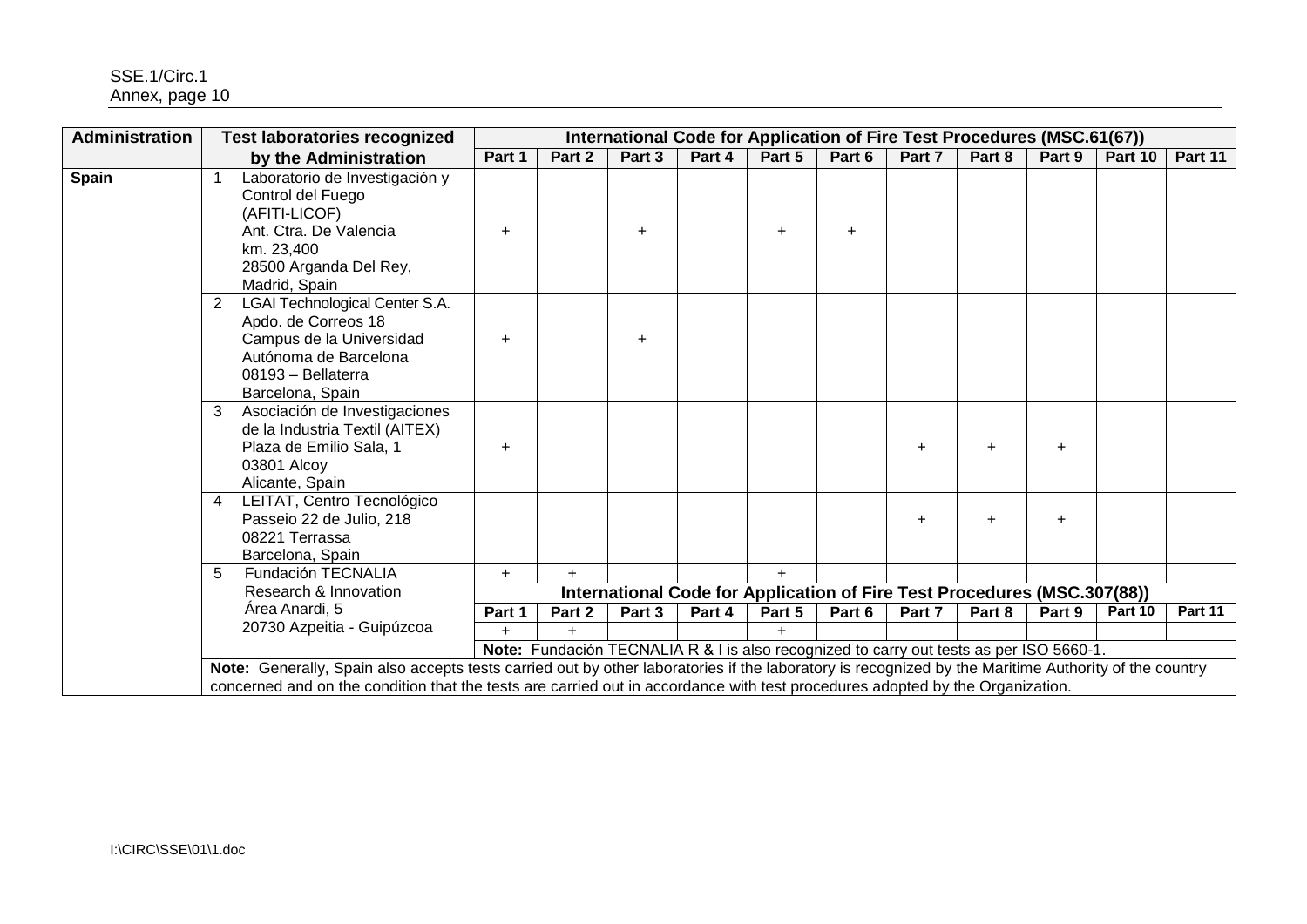| Administration |                       | <b>Test laboratories recognized</b>                                                                                                                                                                                                                                                            |           |           |        |        | International Code for Application of Fire Test Procedures (MSC.61(67))                                                                                                                           |           |           |           |           |         |         |
|----------------|-----------------------|------------------------------------------------------------------------------------------------------------------------------------------------------------------------------------------------------------------------------------------------------------------------------------------------|-----------|-----------|--------|--------|---------------------------------------------------------------------------------------------------------------------------------------------------------------------------------------------------|-----------|-----------|-----------|-----------|---------|---------|
|                |                       | by the Administration                                                                                                                                                                                                                                                                          | Part 1    | Part 2    | Part 3 | Part 4 | Part 5                                                                                                                                                                                            | Part 6    | Part 7    | Part 8    | Part 9    | Part 10 | Part 11 |
| <b>Sweden</b>  |                       | <b>SP Technical Research</b><br>Institute of Sweden,<br>Box 857, SE-501 15 Borås<br>Sweden<br>Tel: +46 10 516 50 00<br>Email: info@sp.se<br>Web: www.sp.se                                                                                                                                     | $+$       | $\ddot{}$ | ÷.     | ÷.     | Note: In addition to the test procedures mentioned, this Institute is also recognized to carry out the following<br>test procedures: resolutions MSC.40(64); MSC.41(64); MSC.45(65) and ISO 1716. |           |           |           | $+$       |         |         |
|                | $\mathbf{2}^{\prime}$ | DBI - Danish Institute of Fire<br>and Security Technology<br>Copenhagen<br>Denmark                                                                                                                                                                                                             |           |           |        |        | $+$                                                                                                                                                                                               | $\ddot{}$ | $\ddot{}$ | $\ddot{}$ | $\ddot{}$ |         |         |
|                | 3                     | VTT Expert Services Ltd Fire<br>Safety, Finland                                                                                                                                                                                                                                                |           |           |        |        | $\pm$                                                                                                                                                                                             | $\ddot{}$ | $\ddot{}$ | $\ddot{}$ | $\ddot{}$ |         |         |
|                | $\overline{4}$        | Norwegian Fire Research<br>Laboratory, SINTEF,<br>Trondheim, Norway                                                                                                                                                                                                                            |           |           |        |        |                                                                                                                                                                                                   |           |           | $\ddot{}$ |           |         |         |
|                | 5                     | The Loss Prevention Council<br><b>LPC</b><br>Technical Centre, Hertfordshire,<br>United Kingdom                                                                                                                                                                                                |           |           |        |        | $+$                                                                                                                                                                                               | $\ddot{}$ |           | $\ddot{}$ | $+$       |         |         |
| <b>Turkey</b>  |                       | Efectis Era Avrasya Test ve                                                                                                                                                                                                                                                                    |           |           |        |        | International Code for Application of Fire Test Procedures (MSC.307(88))                                                                                                                          |           |           |           |           |         |         |
|                |                       | Belgelendirme AŞ,                                                                                                                                                                                                                                                                              | Part 1    | Part 2    | Part 3 | Part 4 | Part 5                                                                                                                                                                                            | Part 6    | Part 7    | Part 8    | Part 9    | Part 10 | Part 11 |
|                |                       | <b>TOSB TAYSAD Organize Sanayi</b><br>Bölgesi 15. Yol No:1 Şekerpinari-<br>Çayirova/Kocaeli, TURKEY                                                                                                                                                                                            | Note:     |           | $+^*$  |        | Except the ventilation duct and fire dampers tests.                                                                                                                                               |           |           |           |           |         |         |
|                | $2^{\circ}$           | Era Laboratuvarlari AS,                                                                                                                                                                                                                                                                        |           |           |        |        | International Code for Application of Fire Test Procedures (MSC.307(88))                                                                                                                          |           |           |           |           |         |         |
|                |                       | <b>TOSB TAYSAD Organize Sanayi</b>                                                                                                                                                                                                                                                             | Part 1    | Part 2    | Part 3 | Part 4 | Part 5                                                                                                                                                                                            | Part 6    | Part 7    | Part 8    | Part 9    | Part 10 | Part 11 |
|                |                       | Bölgesi 15. Yol No:1 Şekerpinari-<br>Çayirova/Kocaeli, TURKEY                                                                                                                                                                                                                                  | $\ddot{}$ |           |        |        |                                                                                                                                                                                                   |           |           |           |           |         |         |
|                |                       | Note: In generally, Turkey also accepts tests carried out by the other laboratories, if the laboratory is recognized by the Maritime Authority in the<br>country concerned and on the condition that the tests are carried out in accordance with test procedures adopted by the Organization. |           |           |        |        |                                                                                                                                                                                                   |           |           |           |           |         |         |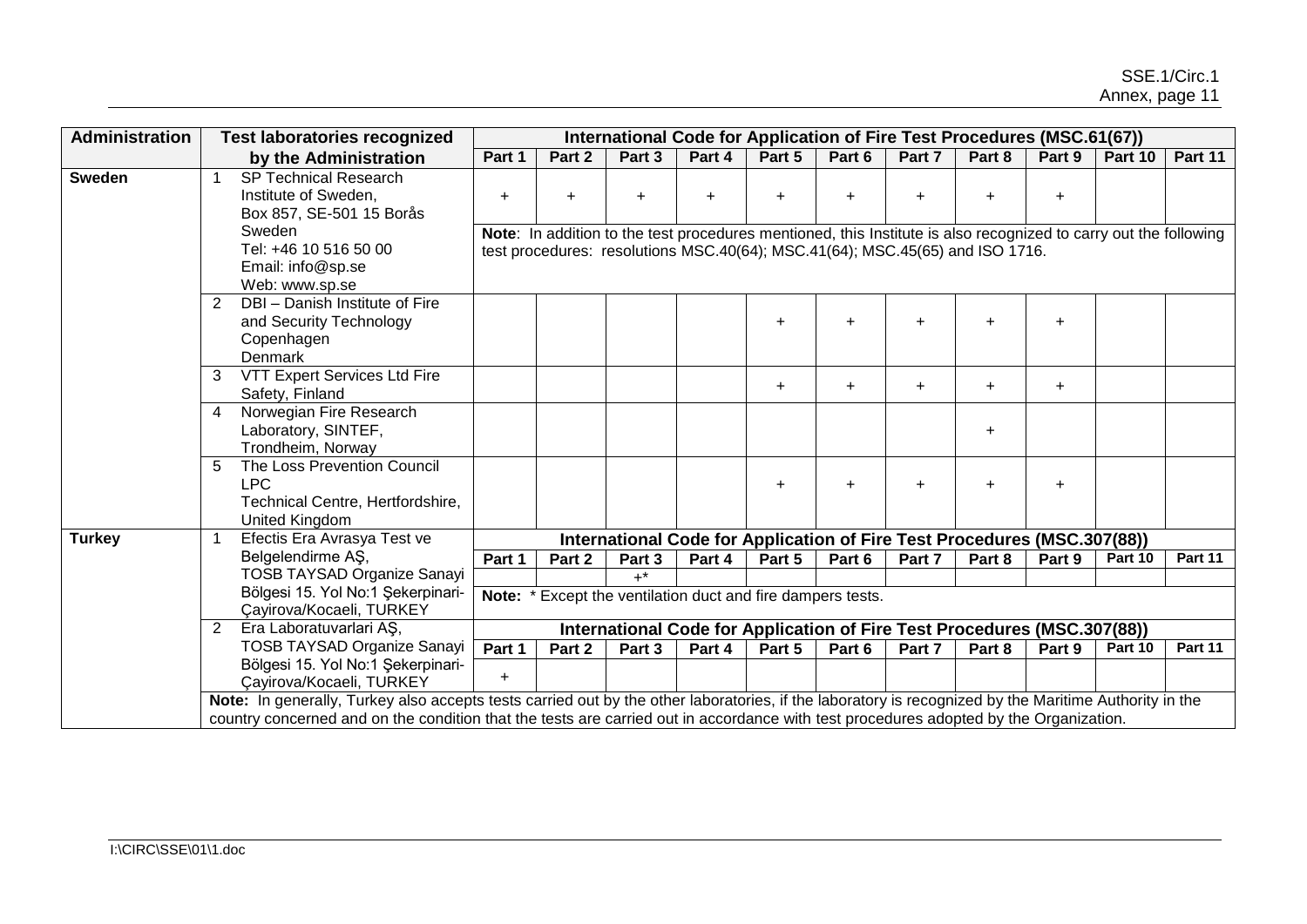SSE.1/Circ.1 Annex, page 12

| Administration        | <b>Test laboratories recognized</b>                                                                                                                                                                                                          |           |           |           | International Code for Application of Fire Test Procedures (MSC.61(67)) |           |           |           |           |           |         |         |
|-----------------------|----------------------------------------------------------------------------------------------------------------------------------------------------------------------------------------------------------------------------------------------|-----------|-----------|-----------|-------------------------------------------------------------------------|-----------|-----------|-----------|-----------|-----------|---------|---------|
|                       | by the Administration                                                                                                                                                                                                                        | Part 1    | Part 2    | Part 3    | Part 4                                                                  | Part 5    | Part 6    | Part 7    | Part 8    | Part 9    | Part 10 | Part 11 |
| <b>United Kingdom</b> | <b>BRE Certification Ltd.</b><br>LPCB and WIMLAS,<br><b>Bucknalls Lane</b><br>Garston, WD25 9XX<br>United Kingdom                                                                                                                            | $\ddot{}$ | $\ddot{}$ | ÷.        |                                                                         | $\ddot{}$ | ÷         |           |           | $\ddot{}$ |         |         |
|                       | Exova Warrington Fire,<br>$\overline{2}$<br><b>Holmesfield Road</b><br>Warrington, WA1 2DS<br>United Kingdom                                                                                                                                 | $+$       | $\ddot{}$ | $\ddot{}$ |                                                                         | $\ddot{}$ | $\ddot{}$ | $\ddot{}$ | $\ddot{}$ | $\ddot{}$ |         |         |
|                       | <b>British Textile Technology Group</b><br>3<br>(BTTG)<br>Wira House<br>West Park Ring Road<br>Leeds, LS16 6QL<br>United Kingdom                                                                                                             | $+$       |           |           |                                                                         |           |           |           |           | $\ddot{}$ |         |         |
|                       | <b>FIRA</b> International Ltd<br>4<br><b>Maxwell Road</b><br>Stevenage<br>Hertfordshire SG1 2EW<br>United Kingdom                                                                                                                            |           |           |           |                                                                         |           |           |           | $\ddot{}$ | $\ddot{}$ |         |         |
|                       | Interscience Fire Laboratory<br>5<br>Building 63<br>Haslar Marine Technology Park<br>Haslar Road, Gosport<br>Hampshire PO12 2AG<br>United Kingdom<br>Tel: +44 (0) 2086925050<br>Fax: +44 (0) 2086925155<br>Web: www.intercomm.dial.pipex.com |           | $+$       |           |                                                                         | $\pm$     | $\div$    | $\ddot{}$ | $\ddot{}$ | $\ddot{}$ |         |         |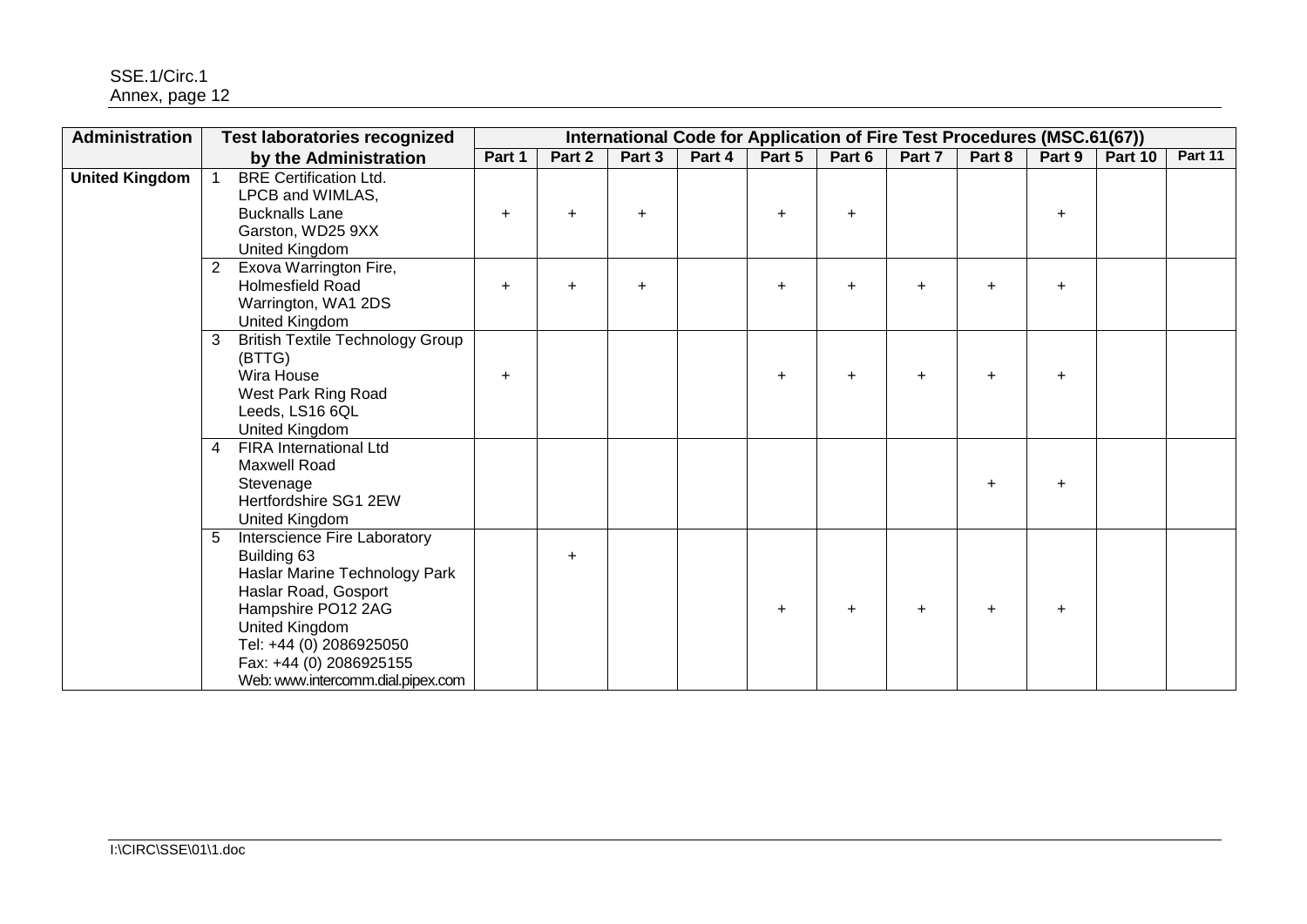| Administration                    | <b>Test laboratories recognized</b>                                                                                                                 | International Code for Application of Fire Test Procedures (MSC.61(67))                                                                                                                                                                                                                                                                                                   |           |           |           |        |           |                                                                          |           |           |         |         |  |  |
|-----------------------------------|-----------------------------------------------------------------------------------------------------------------------------------------------------|---------------------------------------------------------------------------------------------------------------------------------------------------------------------------------------------------------------------------------------------------------------------------------------------------------------------------------------------------------------------------|-----------|-----------|-----------|--------|-----------|--------------------------------------------------------------------------|-----------|-----------|---------|---------|--|--|
|                                   | by the Administration                                                                                                                               | Part 1                                                                                                                                                                                                                                                                                                                                                                    | Part 2    | Part 3    | Part 4    | Part 5 | Part 6    | Part 7                                                                   | Part 8    | Part 9    | Part 10 | Part 11 |  |  |
| <b>United Kingdom</b><br>(cont'd) | 6<br><b>High Street Textile Testing</b><br>Services Ltd.<br>118 Lupton Avenue<br>Leeds<br><b>West Yorkshire</b><br>LS9 6ED<br><b>United Kingdom</b> |                                                                                                                                                                                                                                                                                                                                                                           |           |           |           |        |           |                                                                          | $\ddot{}$ | $\ddot{}$ |         |         |  |  |
|                                   | <b>West Yorkshire Materials</b>                                                                                                                     |                                                                                                                                                                                                                                                                                                                                                                           |           |           |           |        |           | International Code for Application of Fire Test Procedures (MSC.307(88)) |           |           |         |         |  |  |
|                                   | <b>Testing Service</b>                                                                                                                              | Part 1                                                                                                                                                                                                                                                                                                                                                                    | Part 2    | Part 3    | Part 4    | Part 5 | Part 6    | Part 7                                                                   | Part 8    | Part 9    | Part 10 | Part 11 |  |  |
|                                   | PO Box 5, Morley, LS27 0QP<br>Nepshaw Lane South, Morley,<br>Leeds                                                                                  |                                                                                                                                                                                                                                                                                                                                                                           |           |           |           |        |           |                                                                          |           | $\ddot{}$ |         |         |  |  |
|                                   |                                                                                                                                                     | Note: The United Kingdom also recognizes laboratories accredited by national Authorities in the European Community. In addition, other institutes<br>may be accepted when the test is carried out according to the relevant part of the FTP Code and the institute is recognized by the national<br>Administration or a United Kingdom recognized classification society. |           |           |           |        |           |                                                                          |           |           |         |         |  |  |
| <b>United States</b>              | Underwriters Laboratories, Inc.<br>Northbrook, IL, USA                                                                                              | $\ddot{}$                                                                                                                                                                                                                                                                                                                                                                 | $\ddot{}$ | $+$       |           | $+$    | $\ddot{}$ |                                                                          |           |           |         |         |  |  |
|                                   | $\overline{2}$<br>Danish Institute of Fire<br>Technology, Denmark                                                                                   | $\ddot{}$                                                                                                                                                                                                                                                                                                                                                                 | $\ddot{}$ | $+$       | $\ddot{}$ | $+$    | $\ddot{}$ | $\ddot{}$                                                                | $+$       | $\ddot{}$ |         |         |  |  |
|                                   | Southwest Research Institute<br>$\mathbf{3}$<br>(SwRI), San Antonio, Texas,<br><b>USA</b>                                                           | $\ddot{}$                                                                                                                                                                                                                                                                                                                                                                 | $\ddot{}$ | $\ddot{}$ | $+$       | $+$    | $\ddot{}$ | $\ddot{}$                                                                | $\ddot{}$ | $\ddot{}$ |         |         |  |  |
|                                   | VTT Expert Services Ltd Fire<br>$\overline{4}$<br>Safety, Finland                                                                                   | $+$                                                                                                                                                                                                                                                                                                                                                                       | $+$       | $+$       | $+$       | $+$    | $\ddot{}$ |                                                                          |           |           |         |         |  |  |
|                                   | <b>Warrington Fire Research</b><br>5<br>Centre, United Kingdom                                                                                      | $\ddot{}$                                                                                                                                                                                                                                                                                                                                                                 | $\ddot{}$ | $\ddot{}$ |           | $+$    | $\ddot{}$ | $\ddot{}$                                                                | $+$       | $\ddot{}$ |         |         |  |  |
|                                   | 6<br>Norwegian Fire Research<br>Laboratory Institute, Norway                                                                                        | $\ddot{}$                                                                                                                                                                                                                                                                                                                                                                 | $\ddot{}$ | $\ddot{}$ |           | $+$    | $+$       | $+$                                                                      | $+$       | $+$       |         |         |  |  |
|                                   | Swedish National Testing and<br>Research Institute, Sweden                                                                                          | $\ddot{}$                                                                                                                                                                                                                                                                                                                                                                 | $\ddot{}$ | $\ddot{}$ |           | $+$    | $\ddot{}$ | $\ddot{}$                                                                | $+$       | $+$       |         |         |  |  |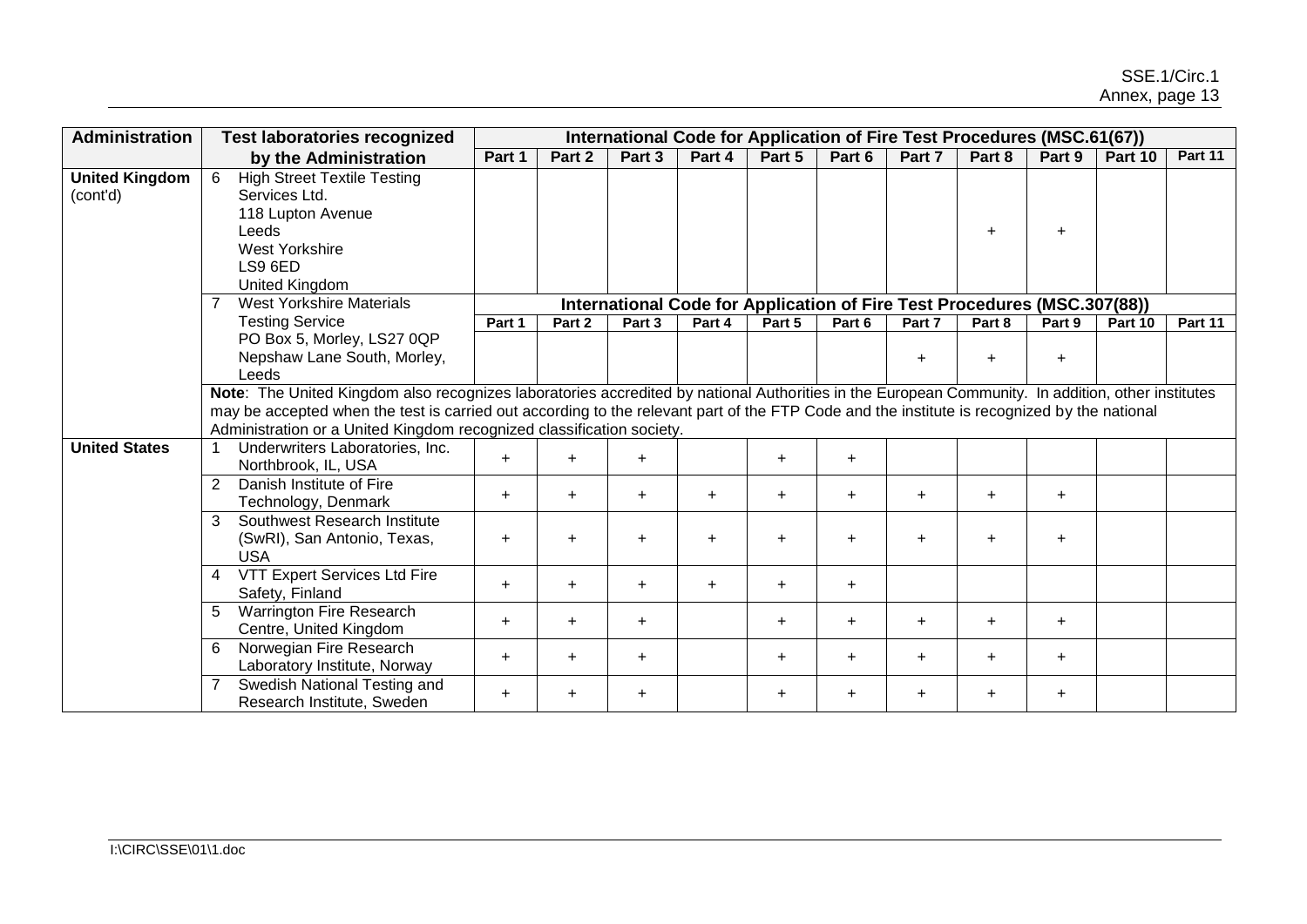| Administration                   | <b>Test laboratories recognized</b> |                                                                                                                         | International Code for Application of Fire Test Procedures (MSC.61(67)) |           |        |           |           |           |        |        |           |         |         |
|----------------------------------|-------------------------------------|-------------------------------------------------------------------------------------------------------------------------|-------------------------------------------------------------------------|-----------|--------|-----------|-----------|-----------|--------|--------|-----------|---------|---------|
|                                  |                                     | by the Administration                                                                                                   | Part 1                                                                  | Part 2    | Part 3 | Part 4    | Part 5    | Part 6    | Part 7 | Part 8 | Part 9    | Part 10 | Part 11 |
| <b>United States</b><br>(cont'd) | 8                                   | Intertek Testing Services NA Ltd<br>Elmendorf, Texas, USA                                                               | $+$                                                                     | $+$       | $+$    | $\ddot{}$ | $+$       | $\pm$     | $\pm$  | $\div$ | $\pm$     |         |         |
|                                  | 9                                   | <b>BRE Certification Ltd (BRE)</b><br>Hertfordshire, United Kingdom                                                     | $+$                                                                     |           | $+$    |           |           |           |        |        |           |         |         |
|                                  | 10                                  | Fire Insurers Laboratories of<br>Korea (FILK)<br>Republic of Korea                                                      | ÷                                                                       | $+$       |        | ÷         | $\pm$     | $+$       |        |        |           |         |         |
|                                  |                                     | Registro Italiano Navale (RINA)<br>Via Corsica 12, Genoa, Italy                                                         | $\ddot{}$                                                               | $\ddot{}$ | $\pm$  | ÷         | $\pm$     | $\ddot{}$ | $\pm$  | $\div$ | $\ddot{}$ |         |         |
|                                  | 12 <sup>12</sup>                    | TNO-Building and Construction<br>Research Center for Fire<br>Research<br>P.O. Box 49, 2600 AA Delft,<br>The Netherlands | $\div$                                                                  |           | $+$    |           |           |           |        |        |           |         |         |
|                                  | 13                                  | Laboratorio Prevenzione<br>Incendi srl. (LAPI)<br>I-59100 Prato, Loc. la Querce<br>Via della Quercia, 11, Italy         | ÷                                                                       | $\ddot{}$ |        |           | $\ddot{}$ | $\pm$     |        |        | $\ddot{}$ |         |         |
|                                  | 14                                  | SINTEF NBL<br>Tiller, Norway                                                                                            |                                                                         |           |        |           |           |           | $\pm$  | ÷      | $\ddot{}$ |         |         |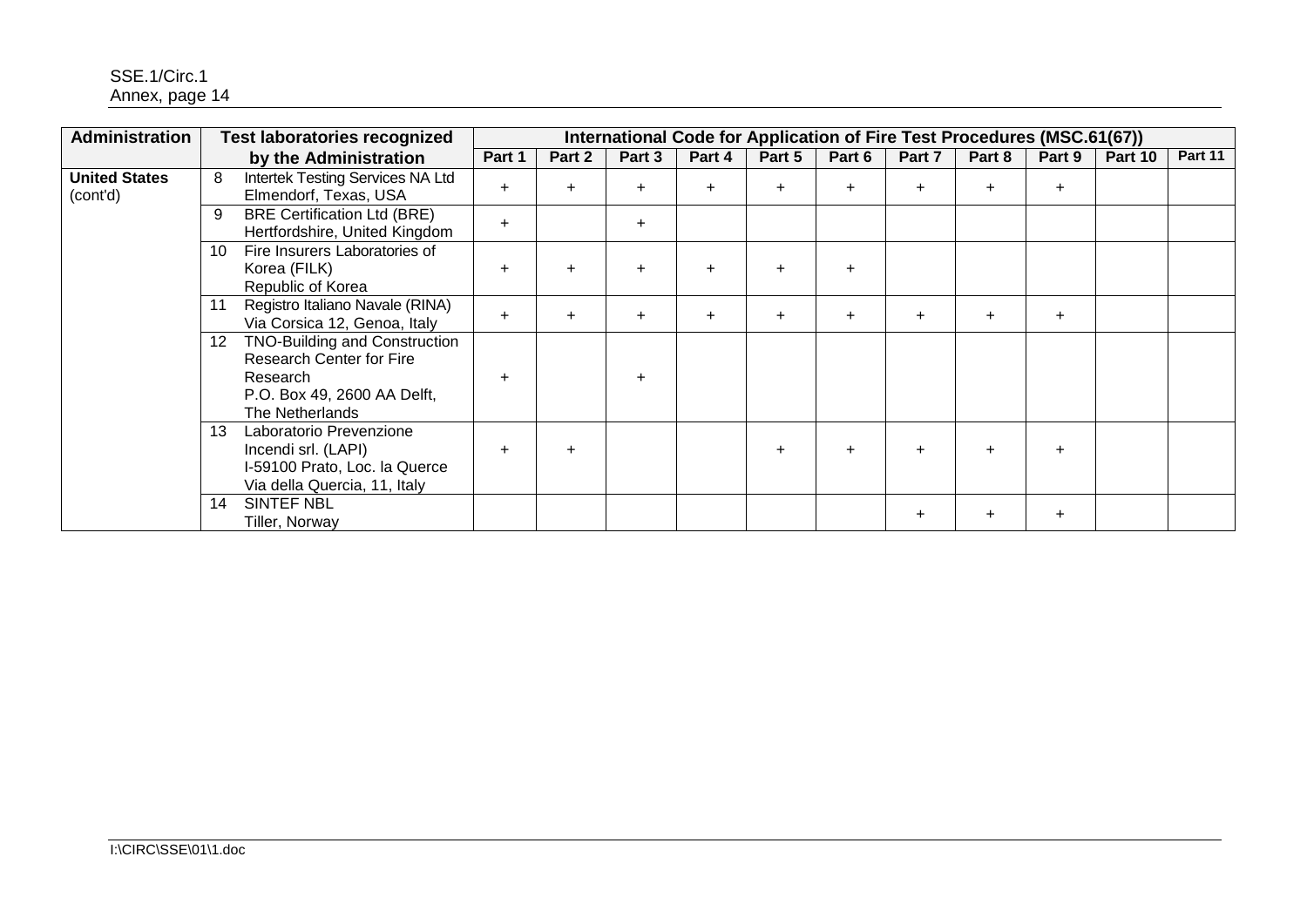## **LEGEND:**

1 Entries in the vertical columns related to the *International Code for Application of Fire Test Procedures* adopted by resolution MSC.61(67), as amended, stand for the following:

| Part 1:         | non-combustibility test to be carried out in accordance with the standard ISO 1182:1990; see also paragraph 2.1 of part 1 of annex 1 to |
|-----------------|-----------------------------------------------------------------------------------------------------------------------------------------|
|                 | the Code.                                                                                                                               |
| Part 2:         | smoke and toxicity test in accordance with part 2 of annex 1 to the Code. Smoke generation test to be conducted in accordance with      |
|                 | the standard ISO 5659:1994, part 2 and additional test procedures prescribed by part 2 of annex 1 to the Code. Preparation of test      |
|                 | specimens in accordance with resolutions A.653(16), A.687(17) and A.753(18) (as amended by MSC.313(88)).                                |
| Part 3:         | test for "A", "B" and "F" class divisions in accordance with part 3 of annex 1 to the Code. Testing and evaluation to be made in        |
|                 | accordance with resolution A.754(18).                                                                                                   |
| Part 4:         | test for fire door control systems in accordance with part 4 of annex 1 to the Code.                                                    |
| Part 5:         | test for surface flammability in accordance with part 5 of annex 1 to the Code. Testing and evaluation to be made in accordance         |
|                 | with resolution A.653(16).                                                                                                              |
| Part 6:         | test for primary deck coverings in accordance with part 6 of annex 1 to the Code. Testing and evaluation to be made in accordance       |
|                 | with resolution A.687(17).                                                                                                              |
| Part 7:         | test for vertically supported textiles and films in accordance with part 7 of annex 1 to the Code. Testing and evaluation to be made    |
|                 | in accordance with resolution $A.471(XII)$ as amended by resolution $A.563(14)$ .                                                       |
| Part 8:         | test for upholstered furniture in accordance with part 8 of annex 1 to the Code. Testing and evaluation to be made in accordance        |
|                 | with resolution A.471(XII) as amended by resolution A.652(16).                                                                          |
| Part 9:         | test for bedding components in accordance with part 9 of annex 1 to the Code. Testing and evaluation to be made in accordance           |
|                 | with resolution A.471(XII) as amended by resolution A.688(17).                                                                          |
| <b>Part 10:</b> | test for fire-restricting materials for high-speed craft in accordance with part 10 of annex 1 to the Code (resolution MSC.101(73)).    |
|                 | Testing and evaluation to be made in accordance with resolution MSC.40(64).                                                             |
| <b>Part 11:</b> | test for fire-resisting divisions of high-speed craft in accordance with part 11 of annex 1 to the Code (resolution MSC.101(73)).       |
|                 | Testing and evaluation to be made in accordance with resolution MSC.45(65).                                                             |